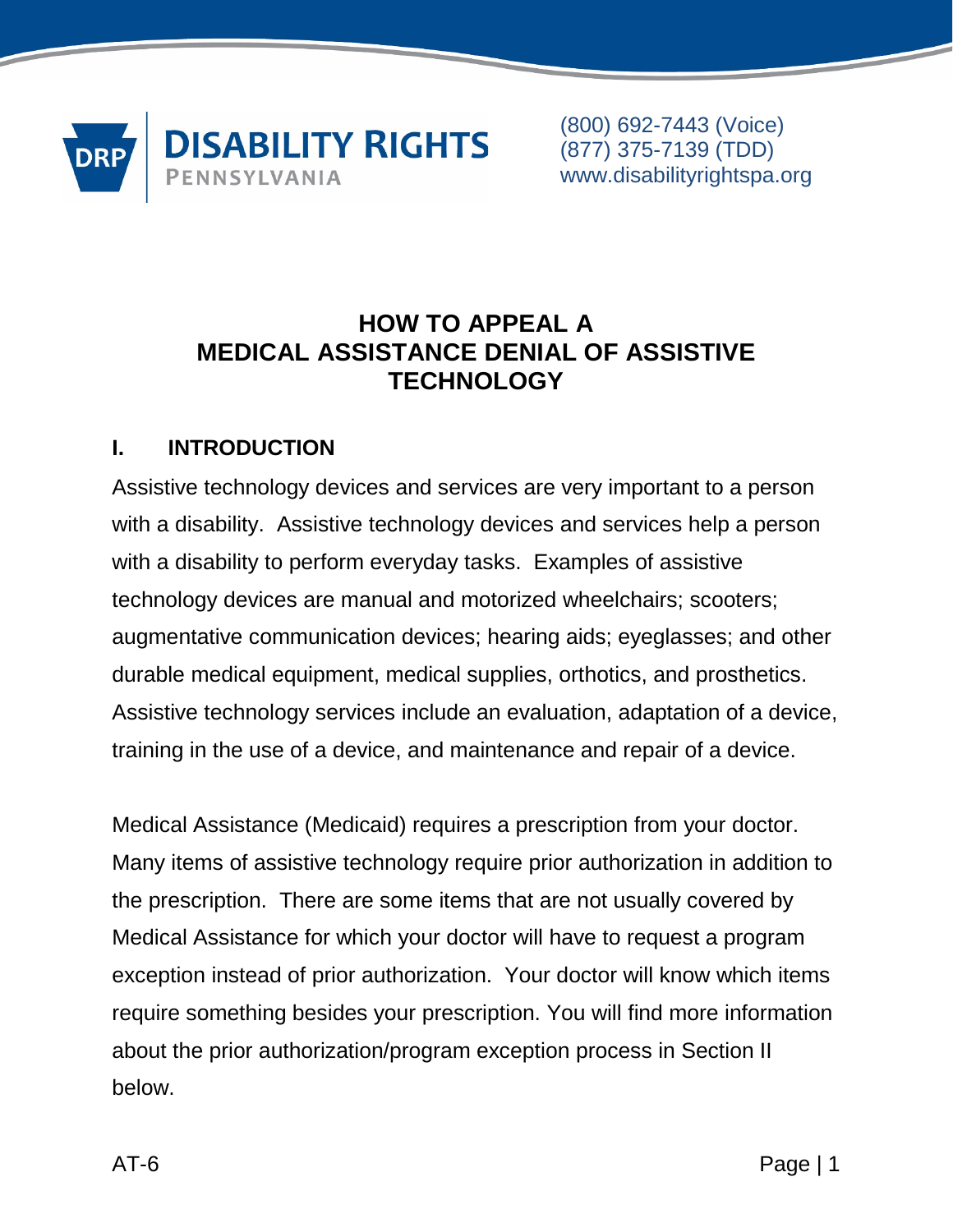You have rights when Medical Assistance (Medicaid) denies prior authorization of, or denies a program exception for, the assistive technology device or service that your doctor prescribed. These rights also apply if Medical Assistance authorizes something less or different than what your doctor prescribed (approved other than as requested). You have these rights whether you get your Medical Assistance through ACCESS, ACCESS Plus, or a Medical Assistance managed care health plan, including HealthChoices.

Your rights include:

- The right to a timely written notice from Medical Assistance or your Medical Assistance managed health care plan explaining why the assistive technology is being denied, including why something less or different is being approved.
- The right to a fair hearing through the Department of Human Services, which runs Medical Assistance, including the Medical Assistance managed health care plans. The fair hearing will be before a neutral hearing officer who was not involved in the decision to deny the assistive technology.
- The right to present witnesses, documents, and other evidence in support of your need for the assistive technology.
- The right to make the other side (Medical Assistance or the Medical Assistance managed care health plan) present its evidence before the hearing officer.
- The right to a timely appeals process.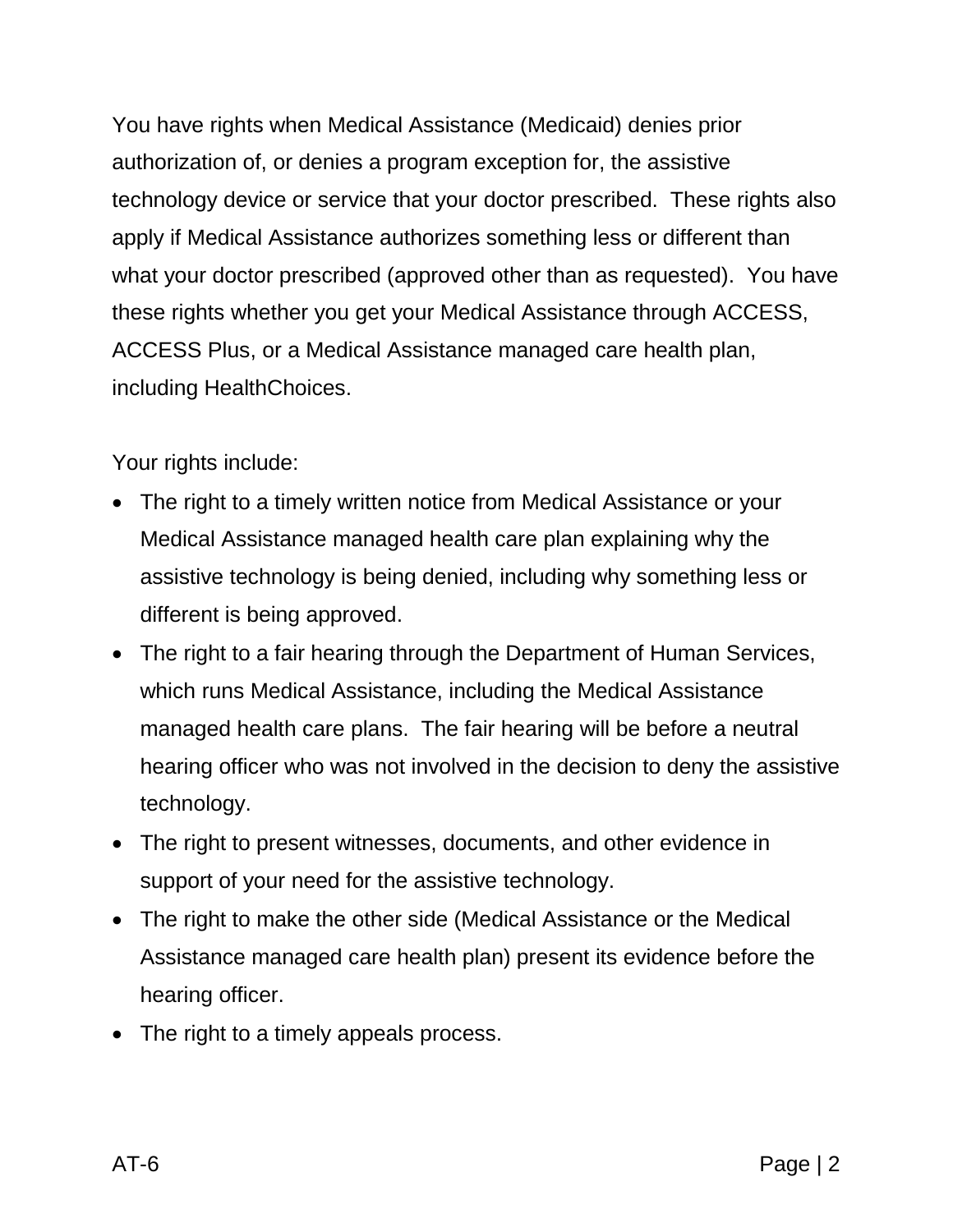This manual will explain these rights when Medical Assistance, including your Medical Assistance managed health care plan, denies prior authorization or denies a program exception. This includes an approval of something less or different than what your doctor prescribed (approval other than as requested).

This manual does not cover the complaint/grievance procedures of Medical Assistance managed care health plans, including HealthChoices. When you are in a Medical Assistance managed care health plan, in addition to the fair hearing rights described in this manual, you also have the right to file a complaint/grievance. Contact the Special Needs Unit of your Medical Assistance managed care health plan or contact our office for more information on how to make a complaint/grievance. Be sure to follow the complaint/grievance deadlines as stated in the letter from your Medical Assistance managed care health plan.

This manual also does not cover the appeal procedures for Medicare or private health insurance.

### **II. PRIOR AUTHORIZATION**

In order to have your assistive technology device or service approved for payment by Medical Assistance (Medicaid), including your Medical Assistance managed health care plan, you will need a prescription from your doctor. It is a good idea to get an evaluation by a qualified medical professional—such as a doctor, physical therapist, occupational therapist, speech-language pathologist, audiologist, or ophthalmologist—which will help your doctor decide what assistive technology device or service to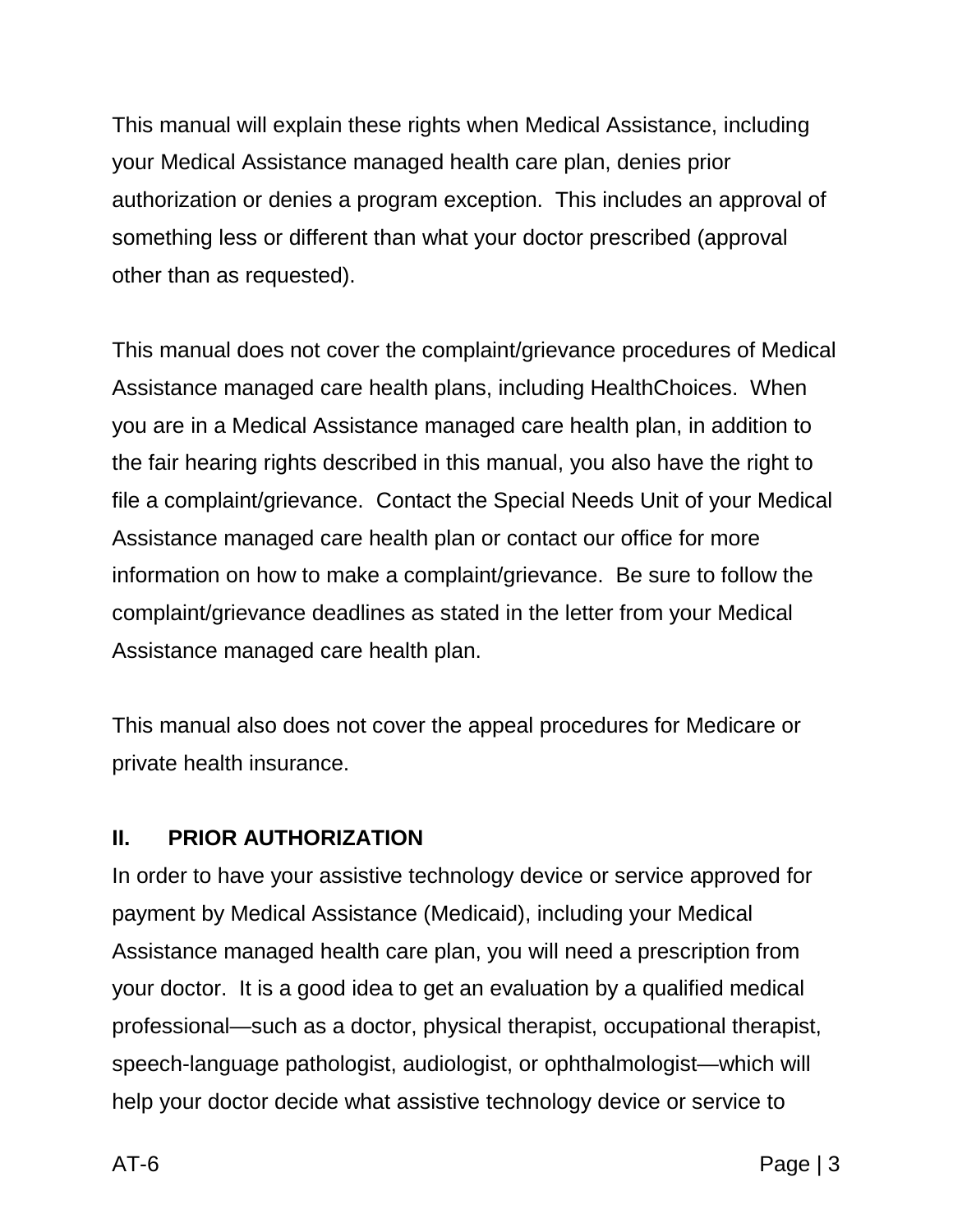prescribe. This assistive technology evaluation must also be prescribed by your doctor. The evaluator should make a written report that includes why you need the assistive technology device or service and how the device or service will help you.

Generally, your doctor must then submit a prior authorization request (or program exception request for items or rates not on the Medical Assistance fee schedule) to Medical Assistance or your Medical Assistance managed care health plan to get approval before Medical Assistance or your Medical Assistance managed care health plan will pay for the assistive technology. The prior authorization or program exception request includes a prescription, letters of medical necessity from your doctor and evaluating medical professional detailing how the prescribed assistive technology device or service meets the Medical Assistance definition of medical necessity, the evaluation report, and any required forms. It is important that you ask for and keep a copy of the prior authorization request or program exception request and other documentation that is submitted. After receiving a request for prior authorization (but not after receiving a program exception request), Medical Assistance, including the Medical Assistance managed care health plan, has 21 days to take action on your doctor's prior authorization request by approving the request, in part or in full, or by denying the request. This 21-day rule does not apply to a program exception request, but Medical Assistance or your Medical Assistance managed care health plan must still act upon the program exception request by approving the request, in part or in full, or by denying the request.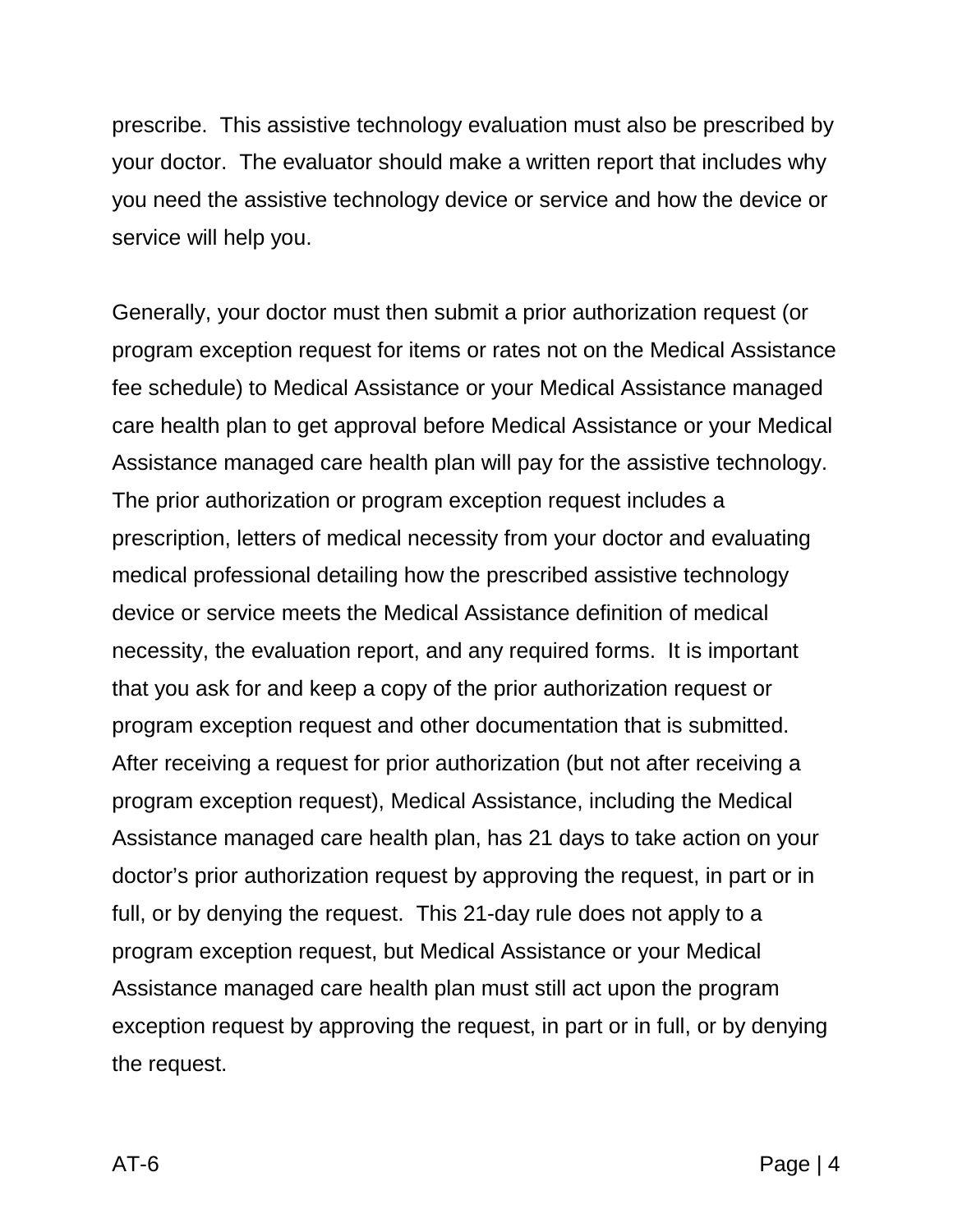If you need more information on how to request prior authorization or a program exception for assistive technology, please review our brochures on this topic, which can be found on our website at [www.disabilityrightspa.org](http://www.disabilityrightspa.org/) or requested at the address in Section X below. These brochures also contain a suggested outline for a letter of medical necessity that you may wish to provide to your doctor and evaluating medical professional.

### **III. DECISION NOTICE**

When either a prior authorization request or a program exception request is made, Medical Assistance (Medicaid), including your Medical Assistance managed health care plan, is required to send you a written notice when a decision is made to approve or deny the assistive technology device or service that your doctor has prescribed. This includes a decision to deny what your doctor prescribed and approve something less or different (approved other than as requested). If denied, the notice should give you the reasons for the denial, including the reasons for the approval of an alternative item, as well as information on how and where to appeal. Be sure to keep the written decision notice.

**You can appeal a denial and request a fair hearing, including when something less or different is approved. You should follow the instructions in the notice and mail an appeal, requesting a fair hearing, as soon as possible but not later than 30 days from the date on the notice (or 10 days if you want a continuation of services already being received). The appeal must be postmarked or hand**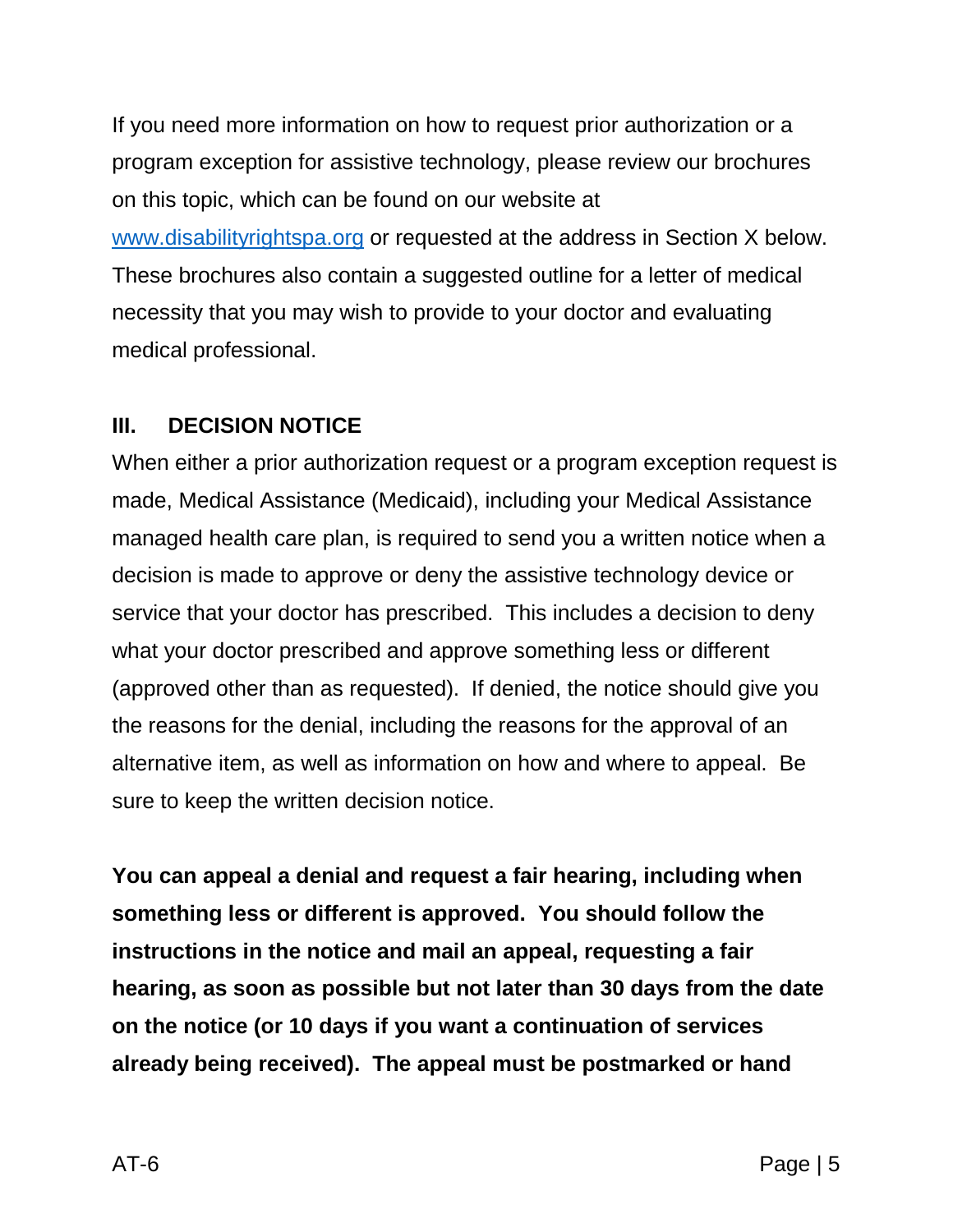**delivered by the 30-day or 10-day deadline.** More information on how to make your appeal is in Sections IV and V below.

You may get a denial (including an approval of a different item than was requested) because not enough information was submitted in support of your doctor's prescription. If so, you should appeal and request a fair hearing as soon as possible while taking other steps at the same time. These other steps include working with your doctor, the evaluating medical professional (e.g., physical therapist, occupational therapist, speechlanguage pathologist, audiologist, ophthalmologist, etc.), and the assistive technology provider to ensure that more written documentation is obtained and submitted to Medical Assistance or your Medical Assistance managed health care plan. This additional documentation should provide more information on the need for the assistive technology and show why the reasons stated in the decision notice are incorrect. This additional documentation may be in the form of supplemental letters of medical necessity and other clinical documentation. Be sure to send all items *certified mail-return receipt requested*. Send copies of the additional documentation and keep the original documents and the signed return receipt for the fair hearing. It may also help for your doctor to contact the Medical Assistance or the Medical Assistance managed care health plan medical director as soon as possible for a peer-to-peer discussion regarding the decision notice and medical necessity.

You can appeal and request a fair hearing and provide more information to Medical Assistance or the Medical Assistance managed health care plan at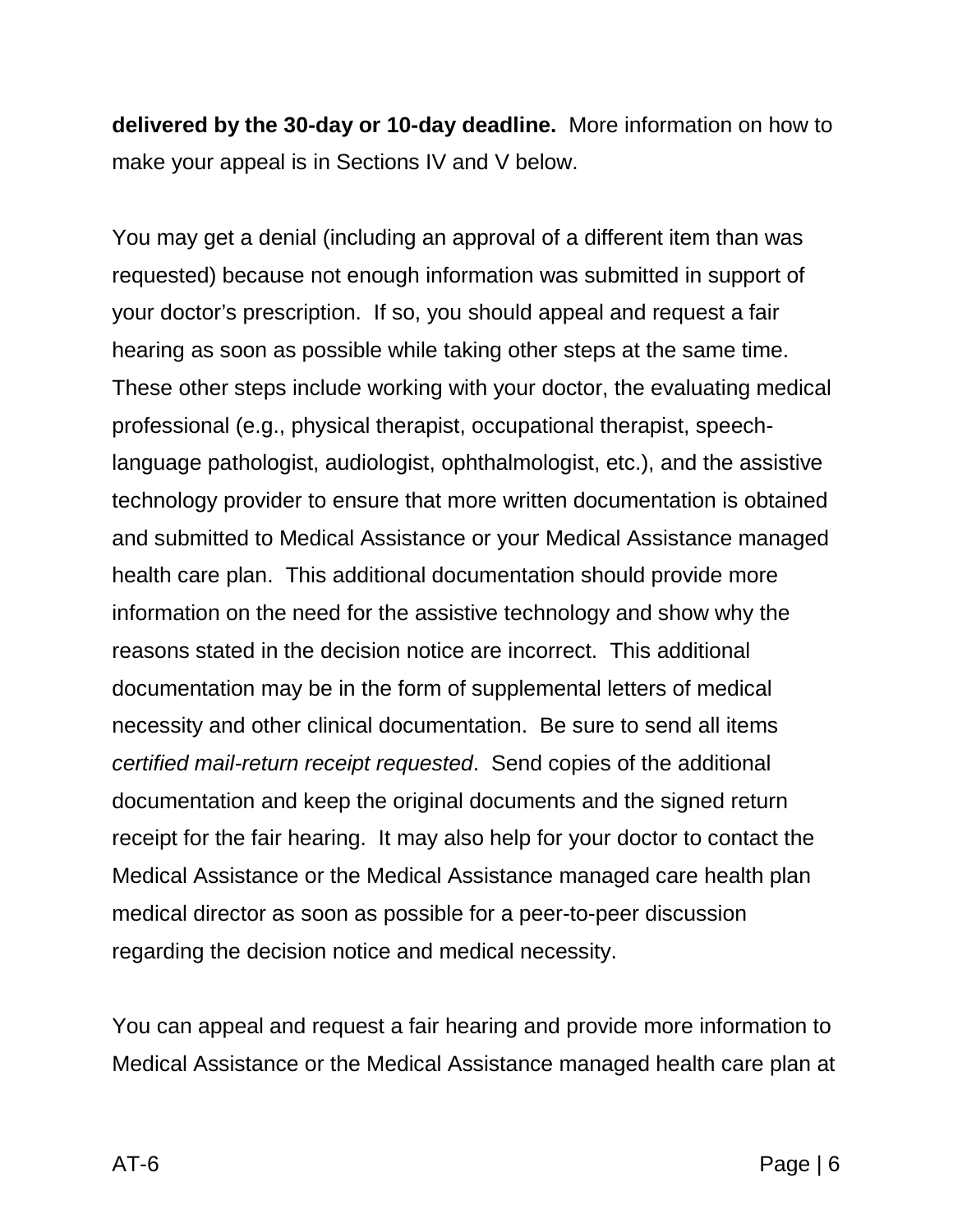the same time. If your request for the assistive technology is approved by providing more information, you can always withdraw your appeal.

## **IV. APPEAL DEADLINES**

## **A. Times to Appeal**

You must appeal within the following deadlines to ensure that you protect your right to have a fair hearing:

- 1. **Within 30 days of the date of the notice that gives the decision that you are challenging.**
- 2. **Within 10 days of the date on the notice for a change, reduction, or end to services that you are already receiving if you want your services to continue during the appeal.**
- 3. **Within 60 days of any decision for which no written notice was sent and was not required to be sent.** A written notice is required when your doctor's prior authorization request or program exception request is denied, however.
- 4. **Within 6 months of any decision for which no written notice was sent but was required to be sent.** This may be the case when you have gotten a verbal denial of your doctor's prior authorization request or program exception request. Also, if you have had no response from Medical Assistance or the Medical Assistance managed health care plan within 21 days of your doctor's request for prior authorization, you can appeal and ask for a fair hearing.

If you did not get a decision notice but got a verbal denial, you can send your appeal to: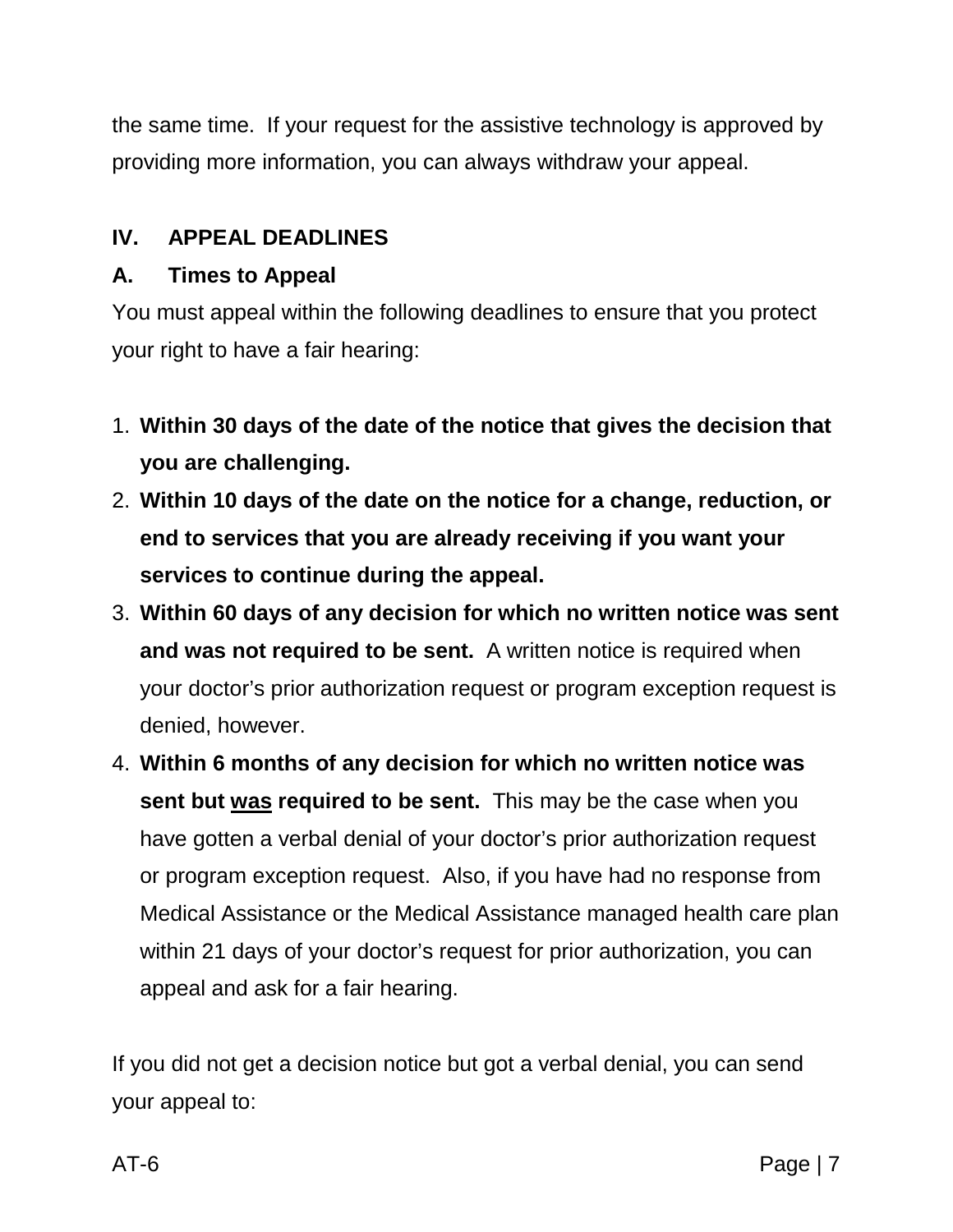P.O. Box 8171 HealthChoices Program

If ACCESS or ACCESS Plus: If Medical Assistance managed care health plan: Department of Human Services Department of Human Services Division of Operations Office of Medical Assistance Programs Harrisburg, PA 17105 Complaint, Grievance, and Fair Hearing P.O. Box 2675 Harrisburg, PA 17105-2675

You should send your appeal letter requesting a fair hearing and copies of documentation to support your appeal *certified mail-return receipt requested* to the Department of Human Services, at the address listed in the decision notice. If you are in a Medical Assistance managed care health plan, send a copy of your appeal letter to the health plan but be sure to send the original appeal letter to the Department of Human Services. Send copies of your supporting documentation and keep the original documents for the fair hearing. Also be sure to keep a copy of your appeal letter as well as the signed return receipt.

## **B. Good Cause for Late Appeals**

You may be allowed to file an appeal late, but only if good cause is shown. Good cause is narrowly defined as only a few types of circumstances. It is best not to rely on this but to file your appeal on time. However, if you do file the appeal past the deadline, the reasons that you filed late must be included with your appeal. The hearing officer may still reject your appeal, though, if good cause is not met.

# **V. WHAT TO INCLUDE IN YOUR APPEAL REQUEST**

Read carefully the instructions for requesting a fair hearing that are contained in the decision notice from Medical Assistance or the Medical Assistance managed care health plan. A sample appeal letter is in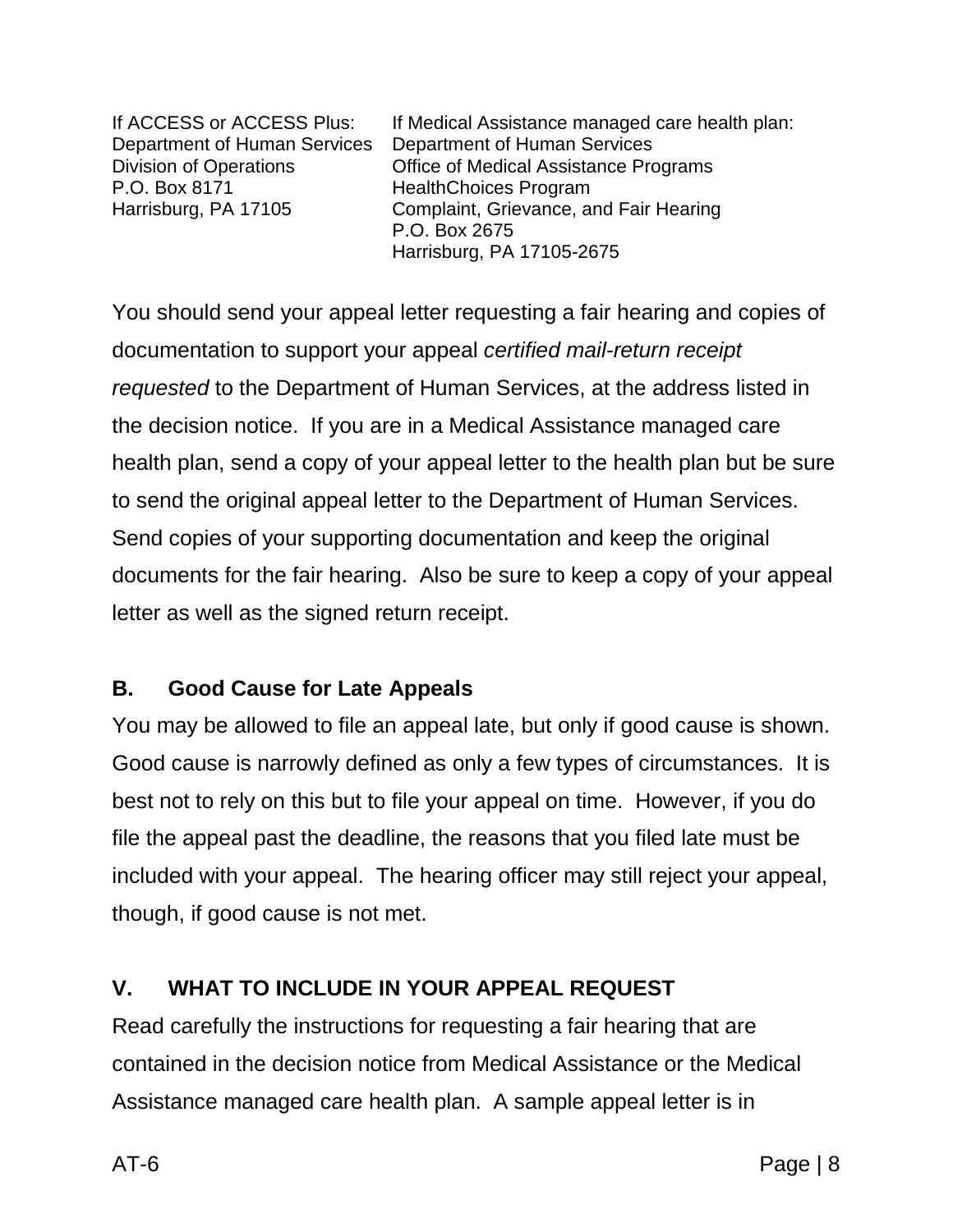Appendix 1 of this manual, but following are important items to include in your appeal letter.

# **A. Copy of Decision Notice**

Include a copy of the decision notice. Be sure to keep the original notice for yourself in a safe place.

# **B. Prior Authorization or Program Exception Reference Number**

If you are in ACCESS or ACCESS Plus, include the prior authorization or program exception reference number printed on the first page of the decision notice.

## **C. Your Daytime Telephone Number(s) and Other Information**

Include telephone numbers where you can be reached during the day. Include your Medical Assistance number and date of birth as well.

# **D. Request for Fair Hearing**

It is very important to state that you want a fair hearing. Remember, your appeal right includes the right to a fair hearing through the Department of Human Services that is before a neutral hearing officer who was not involved in the decision regarding the assistive technology.

## **E. Reasons for Appeal**

Include a statement of the reasons for your requesting a fair hearing. This can be as simple as, "The doctor prescribed this equipment, and I need it. I do not agree with the denial."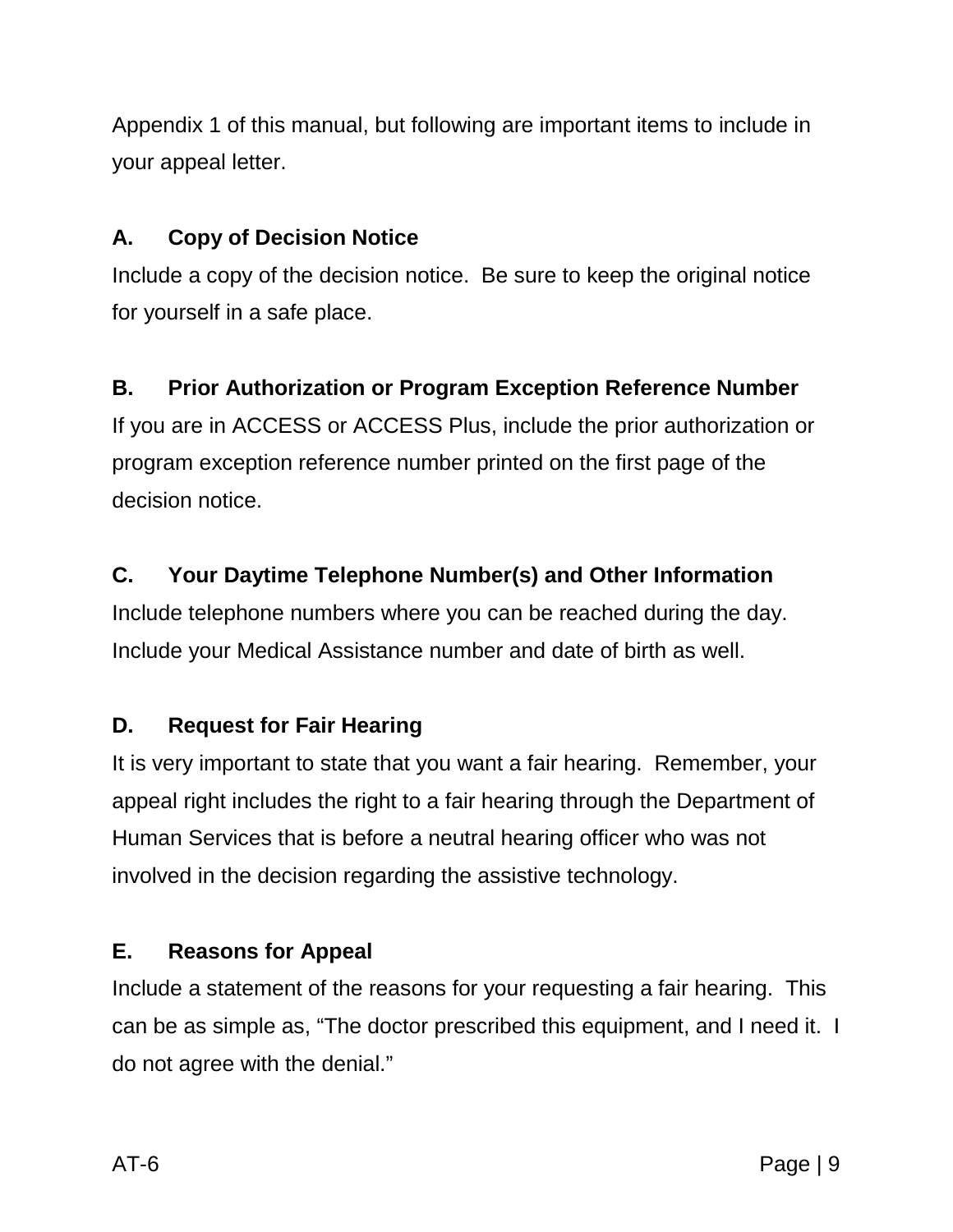## **F. Location of Fair Hearing**

State whether you want a telephone or in-person fair hearing. In-person fair hearings usually give you the best opportunity to explain to the hearing officer why you need the assistive technology. The disadvantage of an inperson fair hearing is that fair hearings are only held at six different locations: Harrisburg, Reading, Plymouth, Philadelphia, Pittsburgh, and Erie.

If it is a hardship for you to get to one of these fair hearing locations, you may prefer a telephone fair hearing. The hearing officer can call you at your home phone, a phone at the County Assistance Office, or some other location such as a provider or doctor's office. Because you will likely need more witnesses than yourself to testify, it might be more convenient to gather at the speaker phone at the County Assistance Office or your doctor's office. You do not have to specify a location for your telephone hearing in your appeal letter, but you should include your daytime telephone number so that the hearing officer can contact you to arrange for the telephone hearing.

## **G. Length of Fair Hearing**

You should request that your fair hearing be scheduled for a sufficient length of time. You should request a minimum of two hours for your fair hearing. If there is a lot of complicated medical information or more than one witness who will testify, you can request more than two hours. If you run out of time, the fair hearing may be continued to a later date.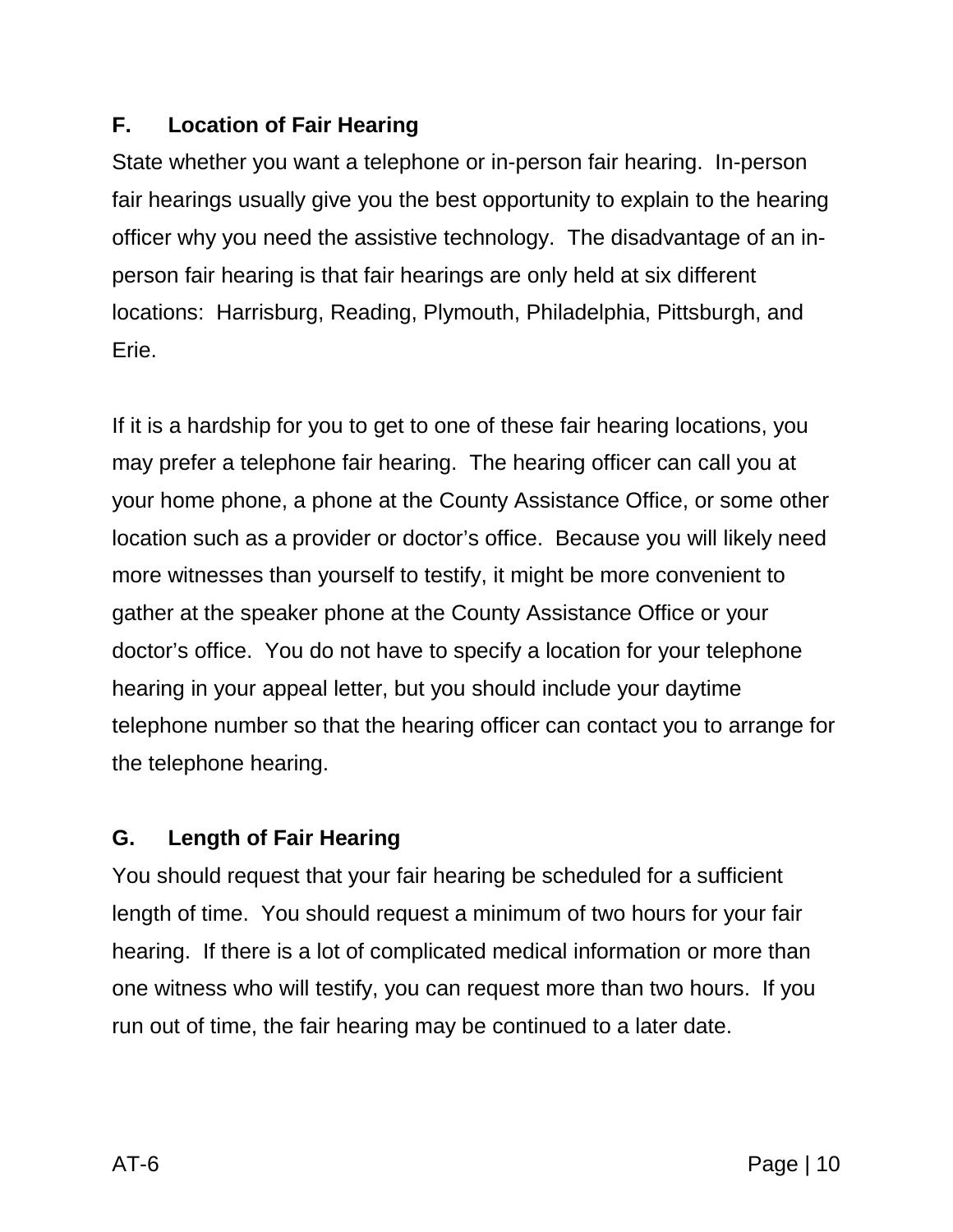## **H. Accommodations or Interpreters**

If you need any accommodations due to your disability, or if you need an interpreter (sign language or a language other than English), be sure to include this information. You should state what accommodation or interpreter you request and why you need it.

## **VI. PREPARING FOR THE FAIR HEARING**

The fair hearing system is designed to be less formal than court and available for individuals to use without having to hire a lawyer to represent them. You are entitled to bring a lawyer or advocate with you, however.

To prepare for the fair hearing, you need to gather evidence to disprove the reasons given in the decision notice from Medical Assistance or the Medical Assistance managed care health plan to deny the assistive technology, including an approval other than as requested. Some items are denied (or a cheaper substitute is approved) because it is claimed that the items are not medically necessary. Devices and services are medically necessary if they meet the following three standards: 1) Compensable under the Medical Assistance Program; and 2) Necessary to the proper treatment or management of an illness, injury, or disability; and 3) Prescribed, provided, or ordered by an appropriate licensed practitioner in accordance with accepted standards of practice.[1](#page-10-0)

A device or service is "necessary to the proper treatment or management of an illness, injury, or disability" if it meets one of the following standards:

<span id="page-10-0"></span> $\ddot{\phantom{a}}$ <sup>1</sup> This is found in Pennsylvania regulation 55 Pa. Code § 1101.21.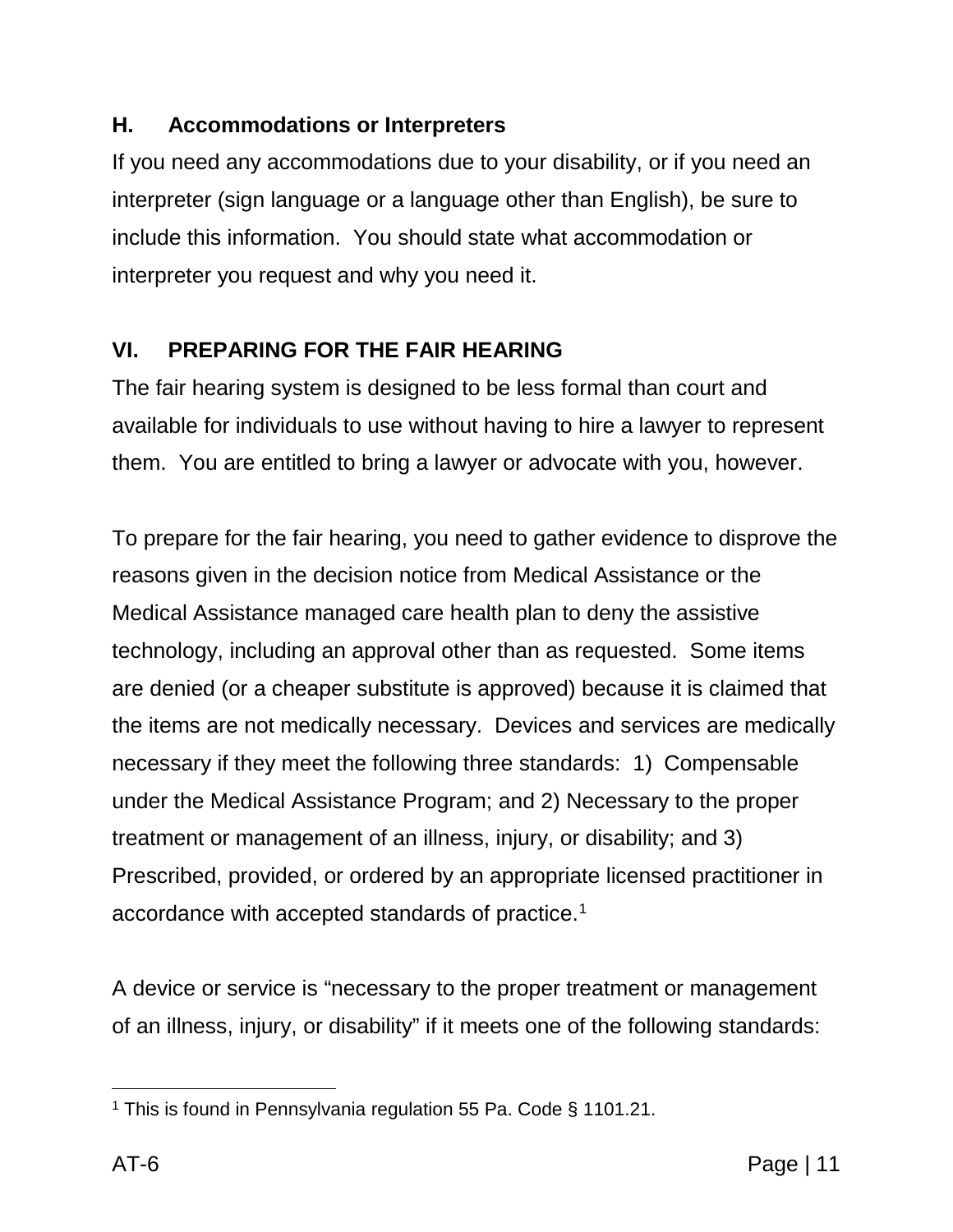(1) Will, or is reasonably expected to, prevent the onset of an illness, condition, or disability; (2) Will, or is reasonably expected to, reduce or ameliorate the physical, mental, or developmental effects of an illness, condition, injury, or disability; or (3) Will assist the Medical Assistance recipient to achieve or maintain maximum functional capacity in performing daily activities, taking into account both the functional capacity of the recipient and those functional capacities that are appropriate for recipients of the same age.<sup>[2](#page-11-0)</sup>

Whatever the reasons that Medical Assistance or your Medical Assistance managed care health plan gives in writing to deny the assistive technology, including an approval of something less or different, you will need to gather evidence to convince the hearing officer at the fair hearing that the reasons were incorrect. This evidence is usually in the form of documents and the testimony of witnesses. You can also be a witness yourself and communicate on your own behalf about why you need the assistive technology and what you will be able to do using the assistive technology that you would not be able to do without it.

# **A. What You Need to Prove at the Fair Hearing**

What you need to prove at the fair hearing will depend on the reasons stated in the decision notice from Medical Assistance or the Medical Assistance managed care health plan and the unique facts of your situation. The reasons given in the notice should be the only ones that you need to address in the fair hearing. At the fair hearing, Medical Assistance

<span id="page-11-0"></span> $\ddot{\phantom{a}}$ <sup>2</sup> This is found in Pennsylvania regulation 55 Pa. Code § 1101.21a.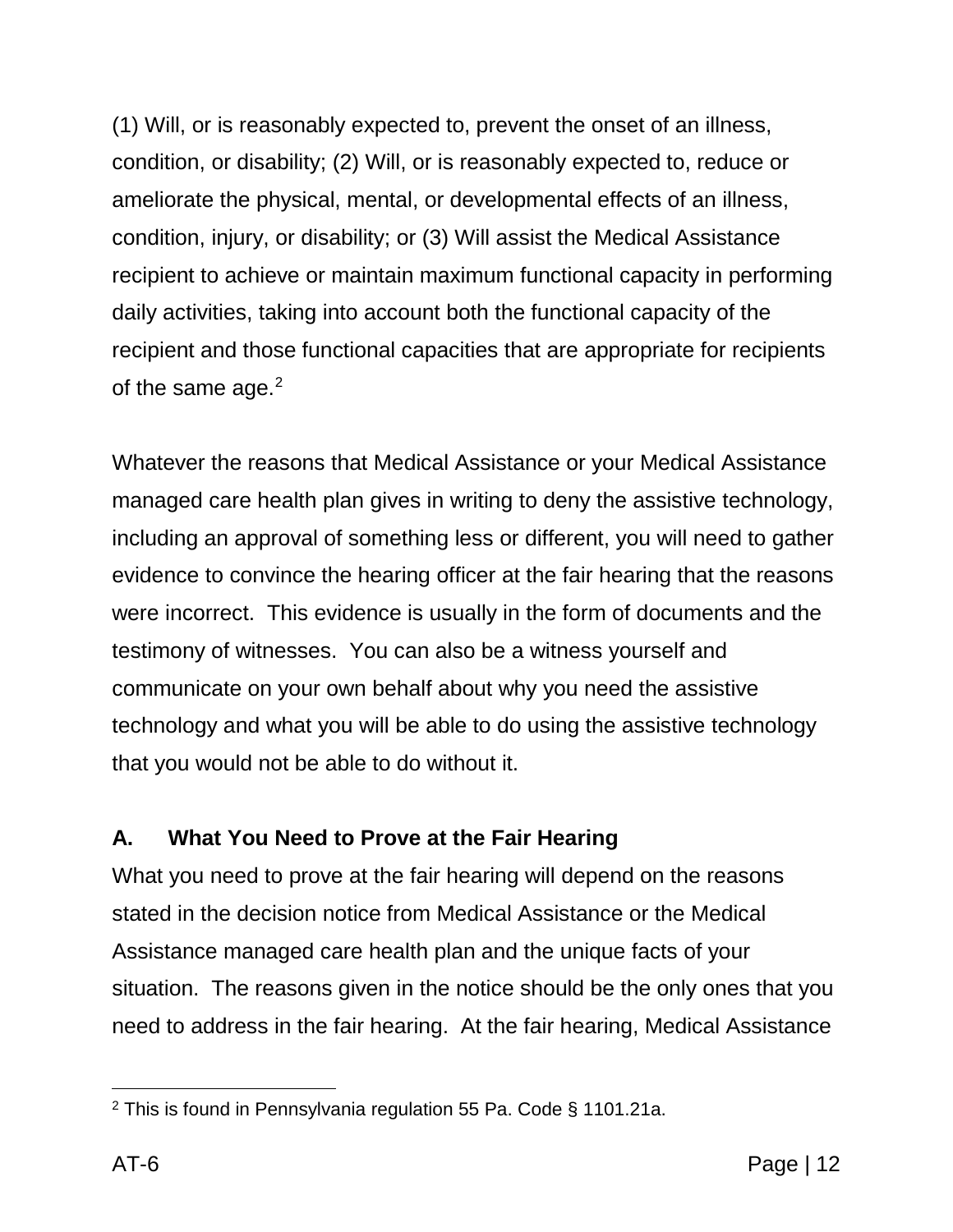or the Medical Assistance managed health care plan is not allowed to bring up any other reasons besides those listed in the notice.

It will be helpful to gather evidence that answers the following questions:

- 1. What is the disability, illness, condition, or injury that you have?
- 2. How does your disability, illness, condition, or injury affect or limit your functioning?
- 3. What is the assistive technology device or service that your doctor has prescribed?
- 4. How is the assistive technology specifically medically necessary for you? For example, how will the assistive technology prevent the onset of a disability, illness, condition, or injury? And/or, how will the assistive technology reduce or make better the physical, mental, or developmental effects of your disability, illness, condition, or injury? And/or how will the assistive technology maximize your functional capacity and make your functional ability more like that of a Medical Assistance recipient your age who does not have a disability?
- 5. What less expensive alternatives were tried or considered? Why are they not appropriate, not adequate, and do not meet medical necessity?
- 6. What more expensive alternatives were tried or considered? Why, at the current time, is it more appropriate to start with the less expensive alternative being prescribed?
- 7. Why, at the current time, is the assistive technology being prescribed more appropriate than the alternatives suggested by Medical Assistance or the Medical Assistance managed care health plan?
- 8. What are the risks or consequences to you if the assistive technology is not provided?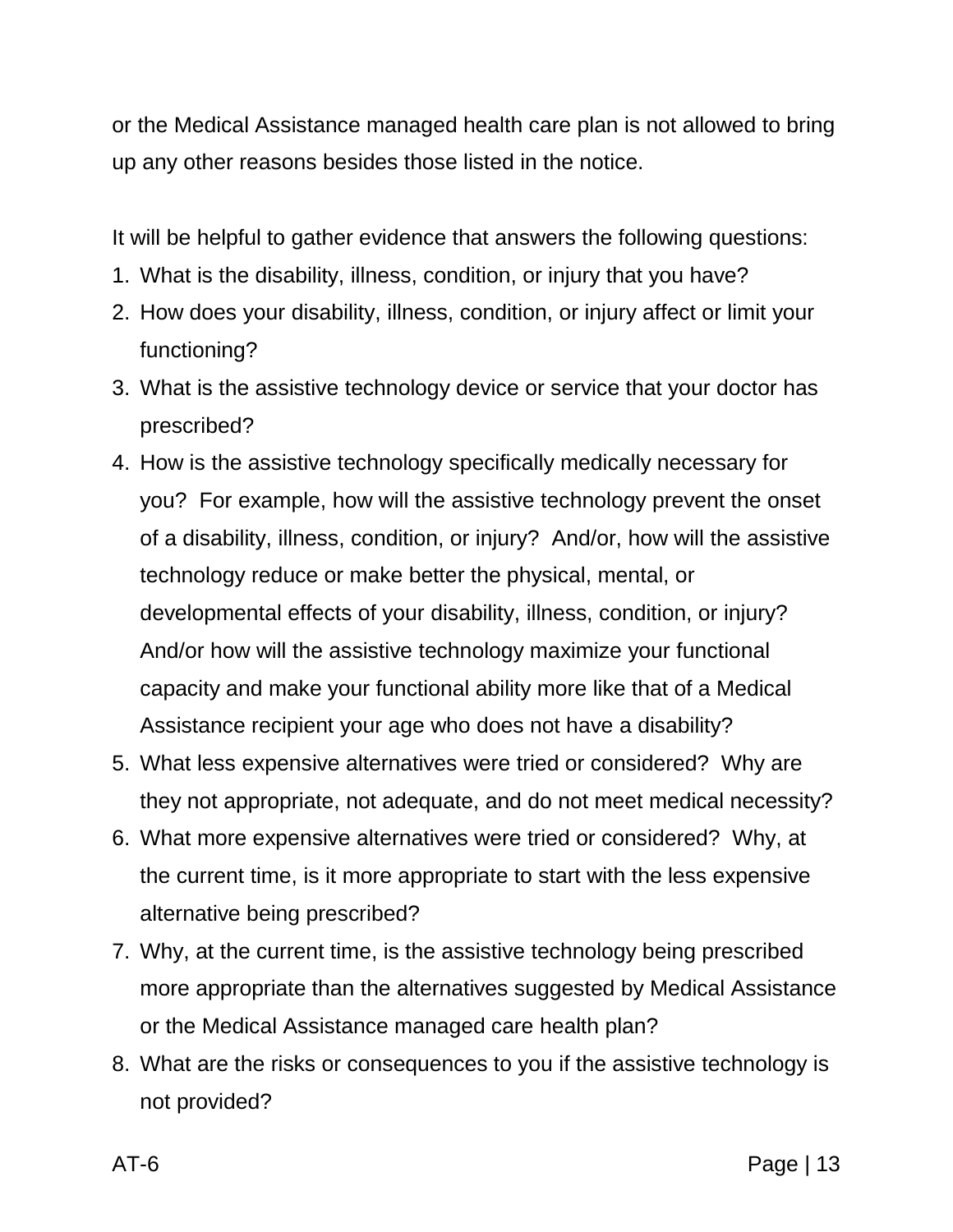9. Have you shown that the reasons given for denying the assistive technology, including approving an item other than as requested, were incorrect?

### **B. Documents for the Fair Hearing**

Documents that can help answer these questions can include the following:

- 1. Your medical records: You can request your medical records from your doctor, evaluating medical professional (e.g., physical therapist, occupational therapist, speech-language pathologist, audiologist, ophthalmologist, etc.), and/or assistive technology provider.
- 2. A copy of the doctor's prescription, letter(s) of medical necessity, evaluation report, other reports, and the prior authorization request or program exception request that was submitted to Medical Assistance or your Medical Assistance managed health care plan. You can get these from your doctor, evaluating medical professional (e.g., physical therapist, occupational therapist, speech-language pathologist, audiologist, ophthalmologist, etc.), assistive technology provider, Medical Assistance, and/or the Medical Assistance managed health care plan.
- 3. A copy of the file kept by Medical Assistance or the Medical Assistance managed health care plan, including your prior authorization request or program exception request, and anything developed in deciding to deny the assistive technology or to approve something less or different. Appendix 2 contains a sample request letter that you can submit, which will get you a copy of the file and other useful information (such as a witness list, discussed below). Be sure to send the request *certified mail-return receipt requested*. Save a copy of the request and the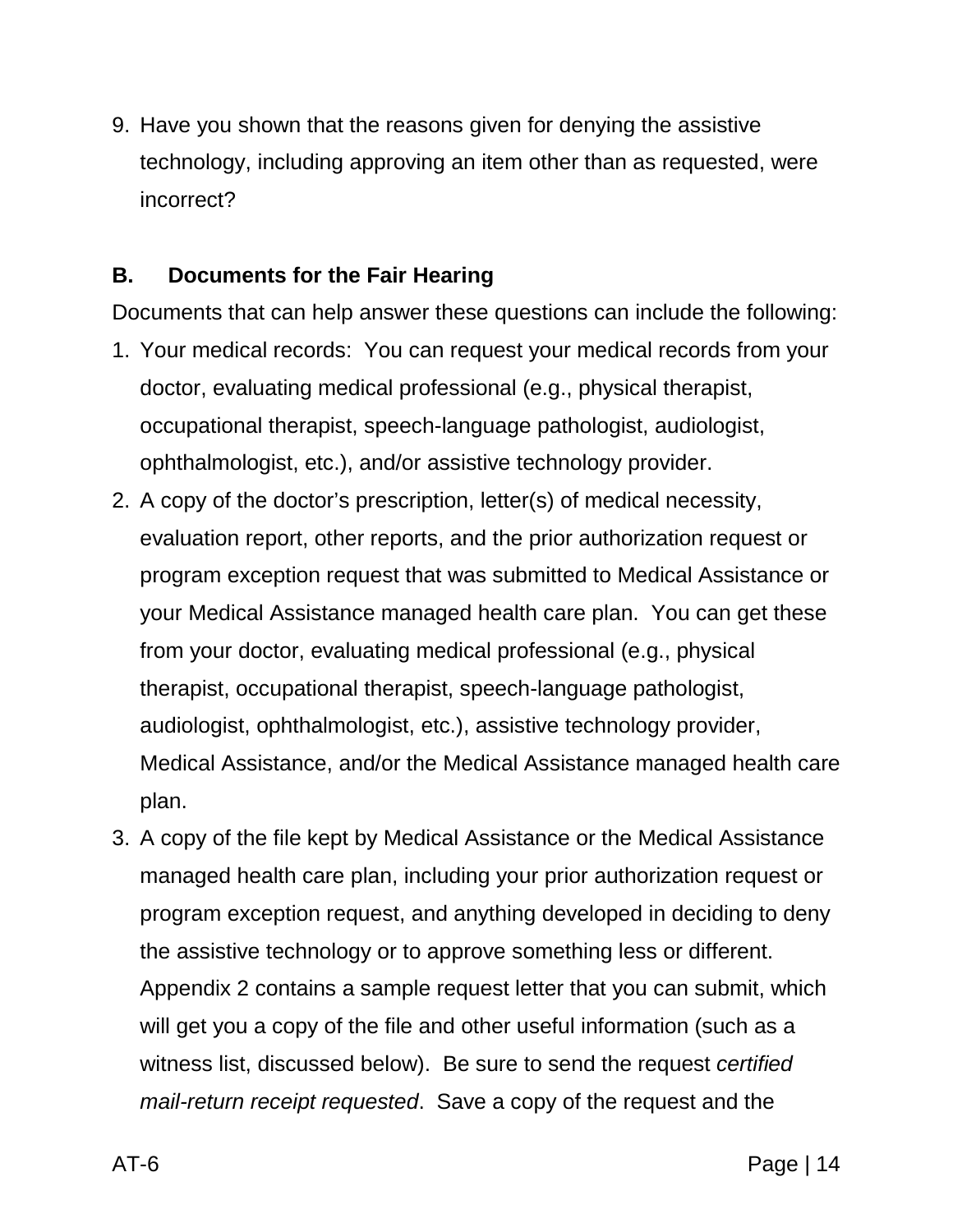signed return receipt to show that the other side (Medical Assistance or the Medical Assistance managed health care plan) got the request.

- 4. School records, records kept by the County MH/MR office, or other agency or provider records that show how the assistive technology will help you.
- 5. Your doctor's and evaluating medical professional's statements in support of your appeal. Although the live testimony of your doctor and evaluating medical professional (e.g., physical therapist, occupational therapist, speech-language pathologist, audiologist, ophthalmologist, etc.) at the fair hearing is most effective, sometimes they cannot be available. Appendix 3 contains an outline that they can use to write statements to give to the hearing officer.
- 6. Detailed description of the assistive technology, including brochures and pictures. Especially if the assistive technology is unusual, a detailed description will give the hearing officer a sense of how the assistive technology works and what needs it is designed to meet.

You can get much of this documentation by requesting it, but there are occasions when you will need a subpoena to get the documentation. A subpoena is a formal order issued by the hearing officer requiring that records be turned over. You can call and request a subpoena from the hearing officer. The name and telephone number of the hearing officer should be in the letter that you receive from the Department of Human Services notifying you of the fair hearing date. A subpoena can only be used to request existing records. A subpoena cannot compel your doctor or evaluating medical professional to write a statement for the fair hearing, as described in # 5 above.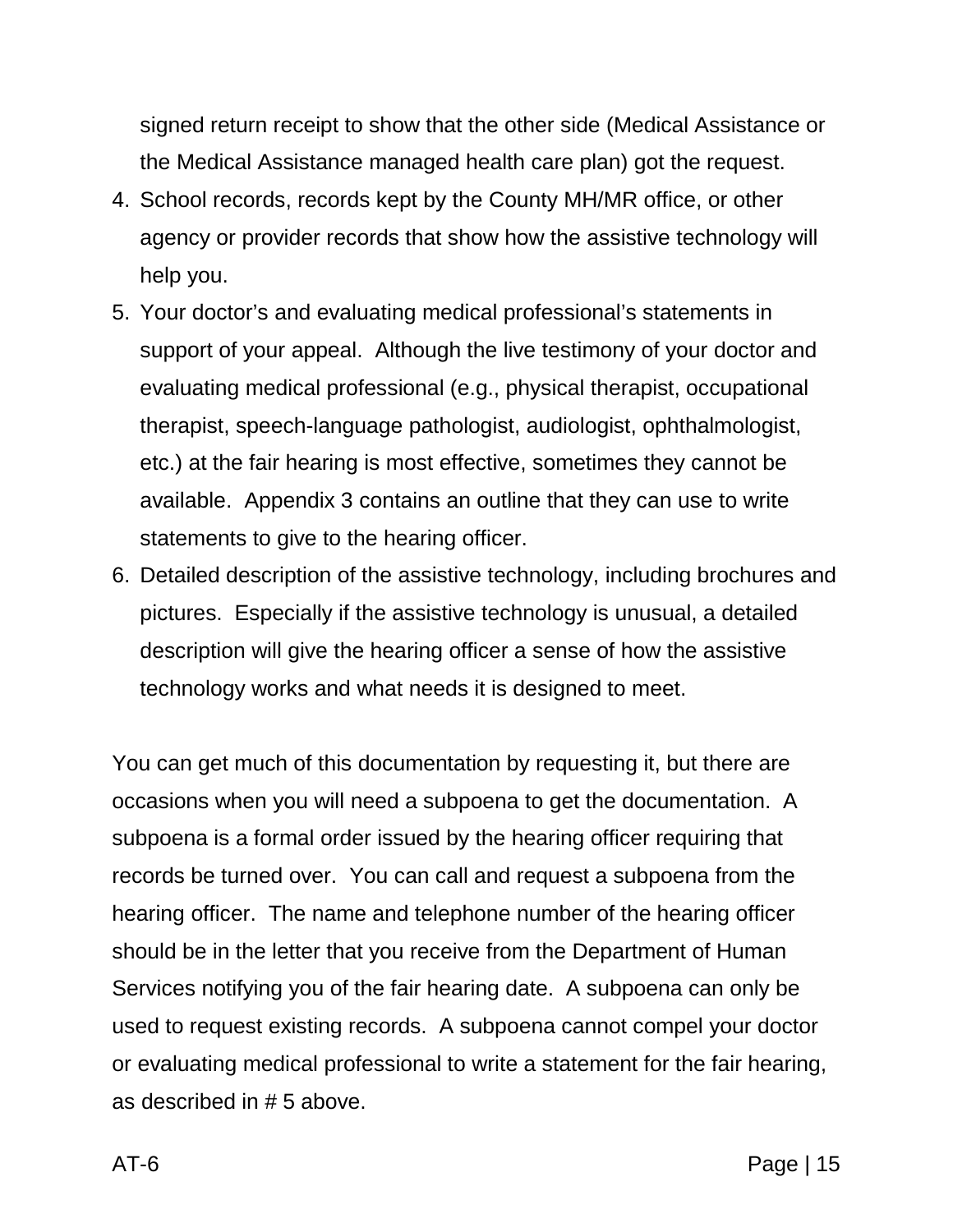## **C. Witnesses for the Fair Hearing**

Witnesses can include the following individuals:

- 1. Your doctor and evaluating medical professional (e.g., physical therapist, occupational therapist, speech-language pathologist, audiologist, ophthalmologist, etc.) who can testify about any or all of the following:
	- Your disability, illness, condition, or injury;
	- The reason that the assistive technology was recommended and prescribed;
	- How the assistive technology is medically necessary and will address your needs and functional capacity; and
	- Why the reasons given in the decision notice from Medical Assistance or the Medical Assistance managed care health plan are wrong.
- 2. The provider of the assistive technology, which can address what the assistive technology is designed to do and how it will address your needs and functional capacity.
- 3. You, your family members, care providers, personal assistants, support persons, etc. who can testify regarding your disability, illness, condition, or injury; your needs and functional capacity; and how the assistive technology will address your needs and functional capacity.

It is most effective for your witnesses to testify in person. If needed, however, you can contact the hearing officer to arrange for a witness to testify by speaker phone if he or she cannot be available to testify in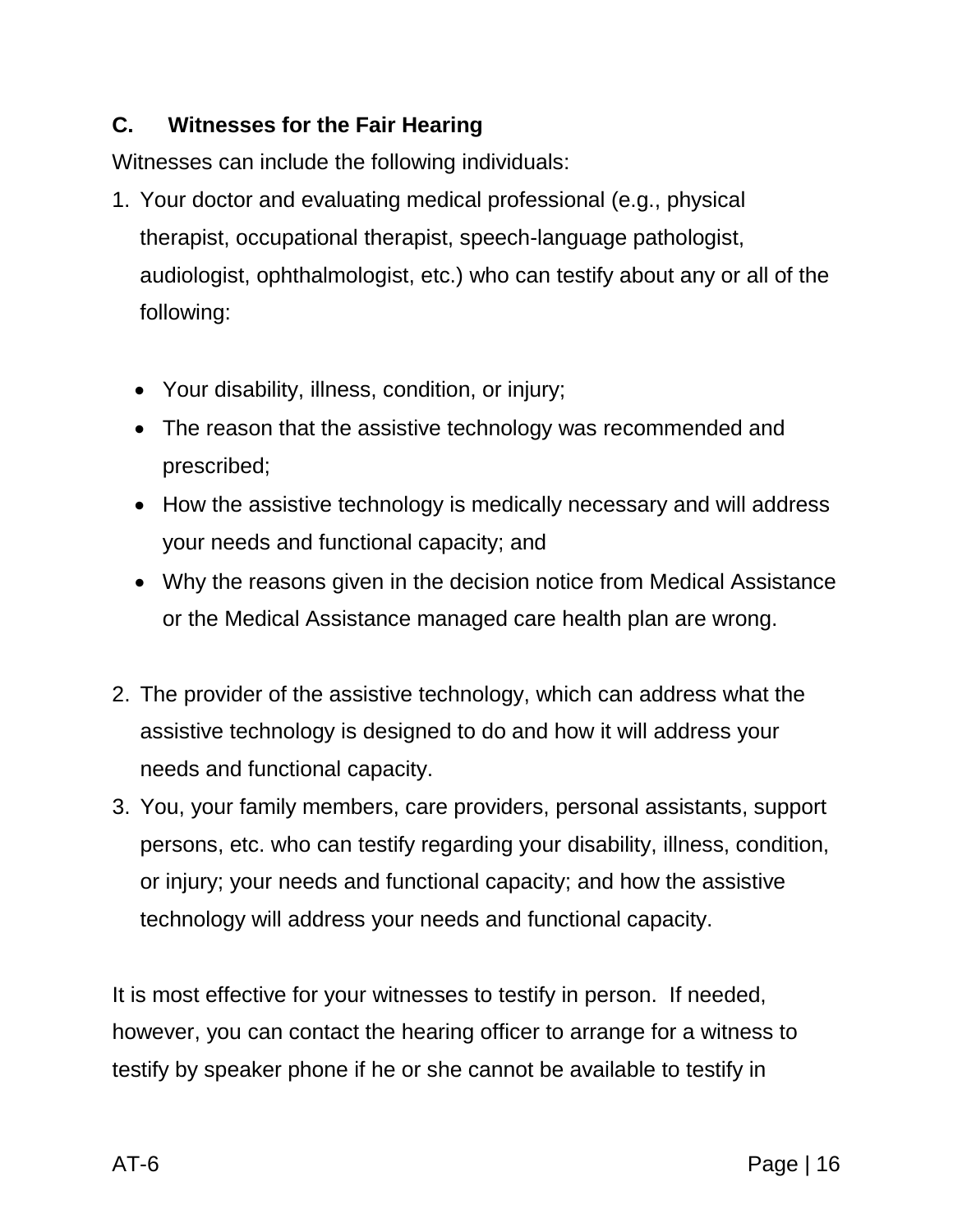person. This option may be especially helpful to enable medical professionals to testify.

It is usually best if your witnesses agree to attend the fair hearing voluntarily. However, if needed, the hearing officer can issue a subpoena that will order a witness to attend. An individual may be willing to attend the fair hearing voluntarily but still need a subpoena to miss work to attend the fair hearing. If you need a subpoena, contact the hearing officer and ask for one to be issued.

Generally, if you do not have a lawyer or advocate to represent you, you will be expected to ask the witnesses questions so that they can explain the facts they know to the hearing officer. You should prepare the questions in advance. To do so, it may be helpful to think about what information each witness has that is important for your case and write down what that particular person's testimony is supposed to prove; then, you can write a list of questions that will help him or her give that information in an organized way. It is a good idea to go over the questions with your witness before the fair hearing so that the person understands the questions and you know what the person will answer.

Medical Assistance or the Medical Assistance managed care health plan will also have representatives attending the fair hearing. You should be sure that your witnesses know that the representatives may also ask questions. You may also want to prepare your witnesses by asking potential cross-examination questions (questions by the other side).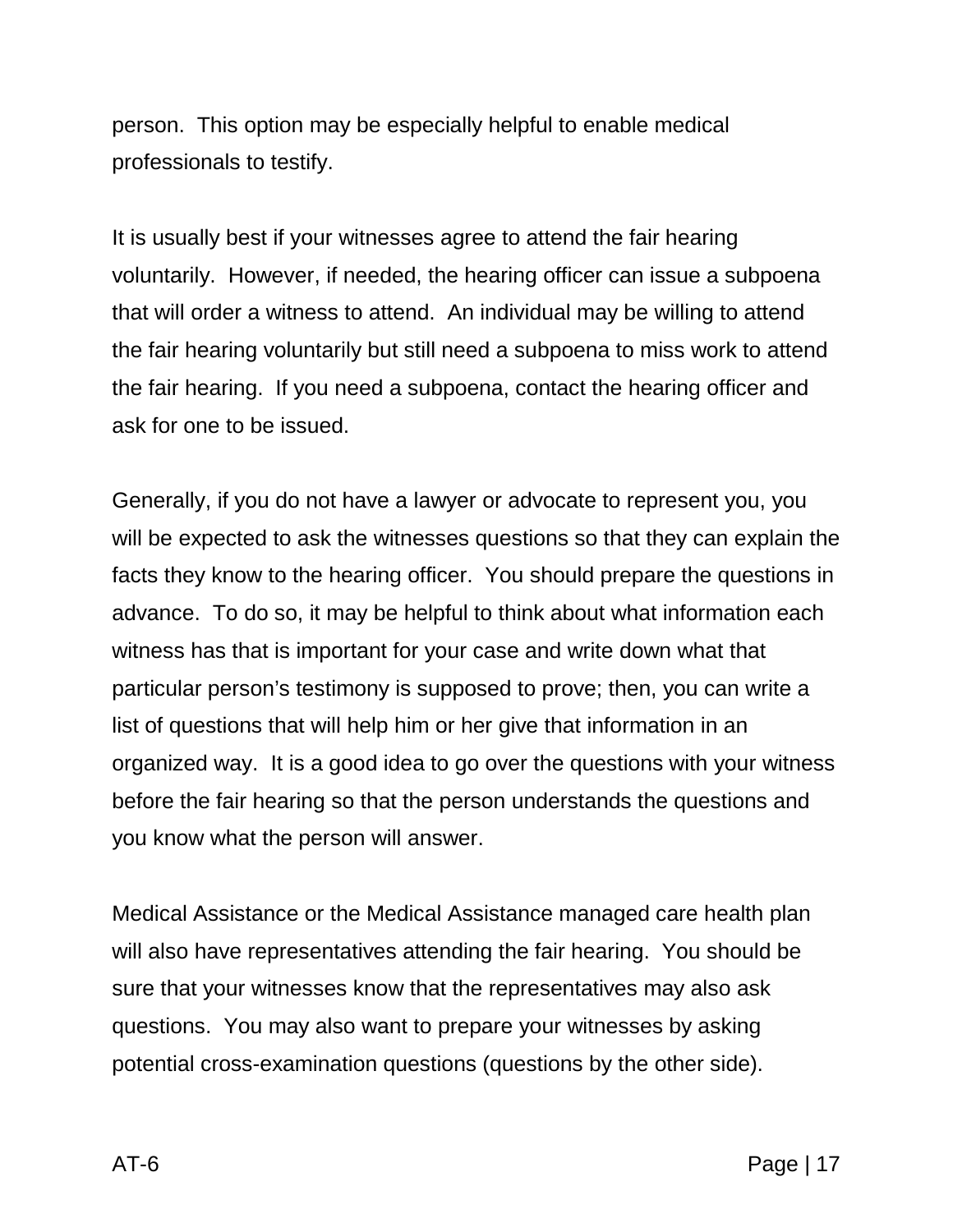## **D. Special Arrangements for the Fair Hearing**

You should contact the hearing officer well in advance of the fair hearing to make any special arrangements that you require. These can include requesting subpoenas, discussing accommodations, assuring that the fair hearing is of sufficient length, or arranging for the testimony of witnesses by telephone. The name and telephone number of the hearing officer should be in the letter that you receive from the Department of Human Services notifying you of the fair hearing date.

## **VII. THE FAIR HEARING**

The hearing officer is in charge of conducting the fair hearing. Both sides will have the chance to present evidence, in the form of documents and witnesses, to help the hearing officer understand and decide the case. The hearing officer's job is to determine what the facts are, including resolving any disputed facts. The hearing officer also must apply the Department of Human Services' regulations and policies in deciding whether Medical Assistance or the Medical Assistance managed care health plan should pay for the assistive technology. The hearing officer will issue a written decision a few weeks after the fair hearing is held.

## **A. The Other Side's Case**

The other side (Medical Assistance or the Medical Assistance managed care health plan) will have the opportunity to present its case first, including witnesses, documents, and other evidence.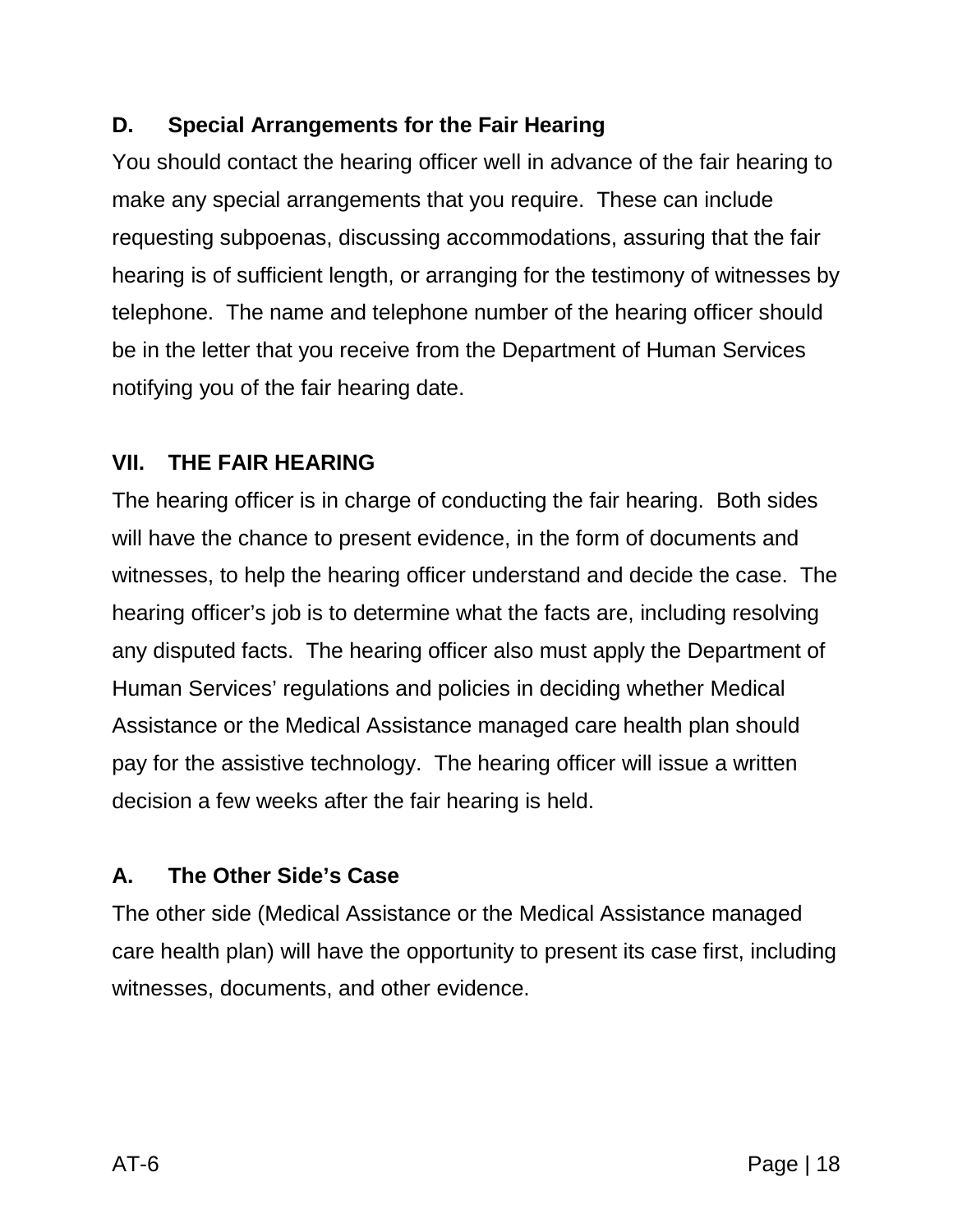### **1. Witnesses: Cross-Examination and Objections**

You will have the chance to cross-examine, or ask questions of, the witnesses that the other side (Medical Assistance or the Medical Assistance managed health care plan) brings to help make its case. It is helpful to know who the witnesses will be so that you can prepare any questions that you may have for them in advance and bring the questions to the fair hearing. You can then add other questions that you think of during the person's testimony so you do not forget to ask them during your cross examination.

If you use the records request letter discussed in Section VI.B. above and included in Appendix 2, you should receive a list of witnesses from the other side before the fair hearing. If you requested but did not receive a witness list, you can object at the fair hearing to the testimony of *any* of the other side's witnesses because you were entitled to have notice and you never got notice. You can also object if the other side tries to present testimony from witnesses not on the witness list. Your objection should be made before any of these witnesses testify. Bring a copy of your request letter and signed return receipt to prove that the other side received your request for a witness list but did not comply with the request.

The general rule for cross-examination is "do no harm." It is okay not to ask questions of the other side's witnesses or only to ask questions when you are certain that the answers will help your case. You may wish to question the other side's witnesses to prove facts that are not in controversy, such as that you are a Medical Assistance recipient and that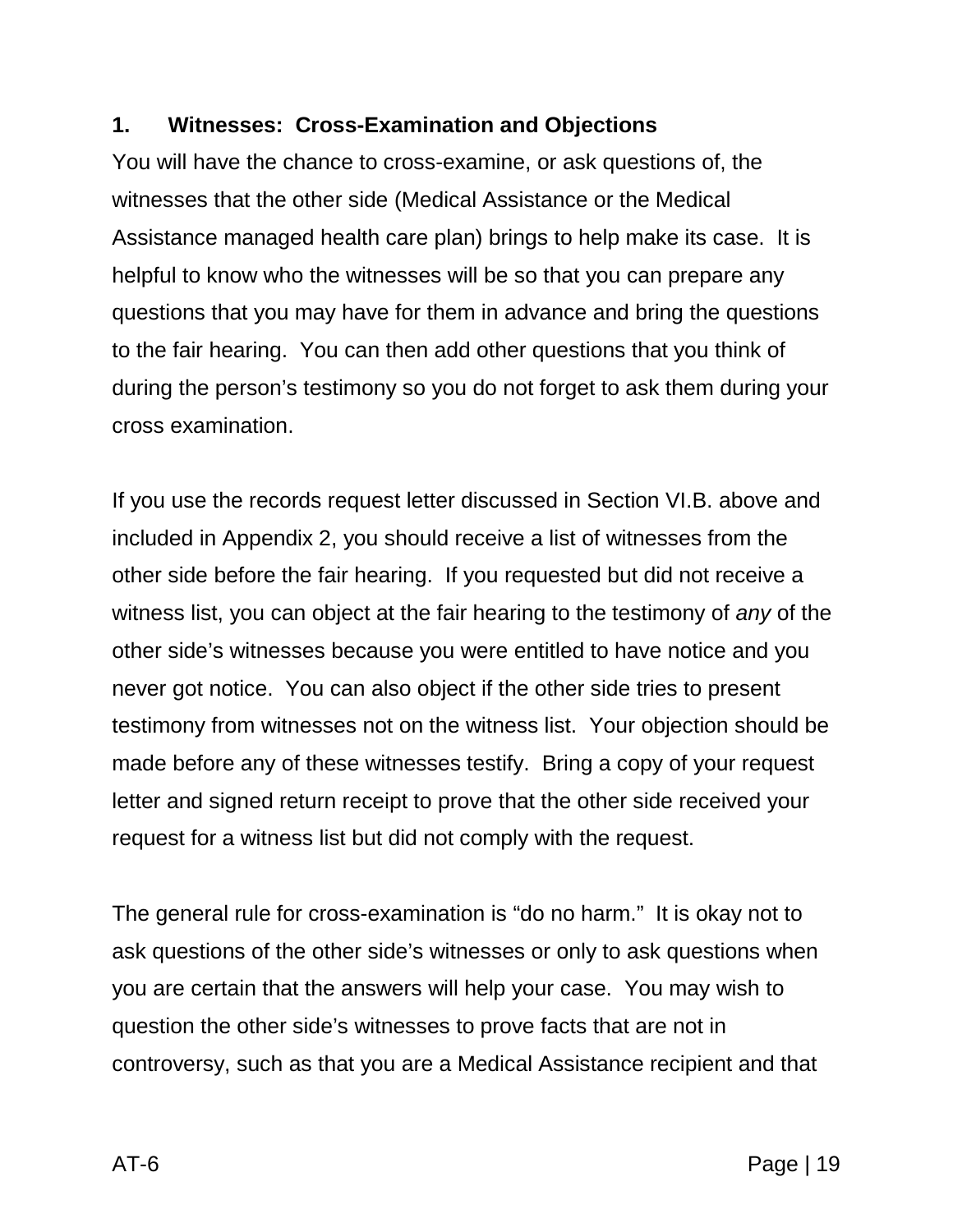the other side received your prior authorization request or program exception request.

## **2. Objecting to Documents**

If you use the records request letter discussed in Section VI.B. above and included in Appendix 2, you should receive copies of all documents from the other side (Medical Assistance or the Medical Assistance managed health care plan) before the fair hearing. You can object at the fair hearing to *any* documents that the other side tries to submit that it did not send you in advance. (You had the right to receive these documents ahead of the fair hearing to prepare, and it is unfair for the other side to try to use them now.) Bring a copy of your request letter and signed return receipt to prove that the other side received your request for documents but did not comply with the request. Your objection should be made as soon as the other side tries to submit any document that it did not provide to you in advance. NOTE:The duty to provide a witness list or documents in advance is only on the other side (Medical Assistance or the Medical Assistance managed health care plan), not you.

### **3. Other Objections**

The reason given by Medical Assistance or the Medical Assistance managed care health plan in the decision notice that was sent to you is the only reason that can be at issue during the fair hearing. This is because you would not know about or be able to prepare for a reason that you were not told about in advance. Therefore, you should object to any documents or testimony that is offered to support any reason other than the reasons given in the notice.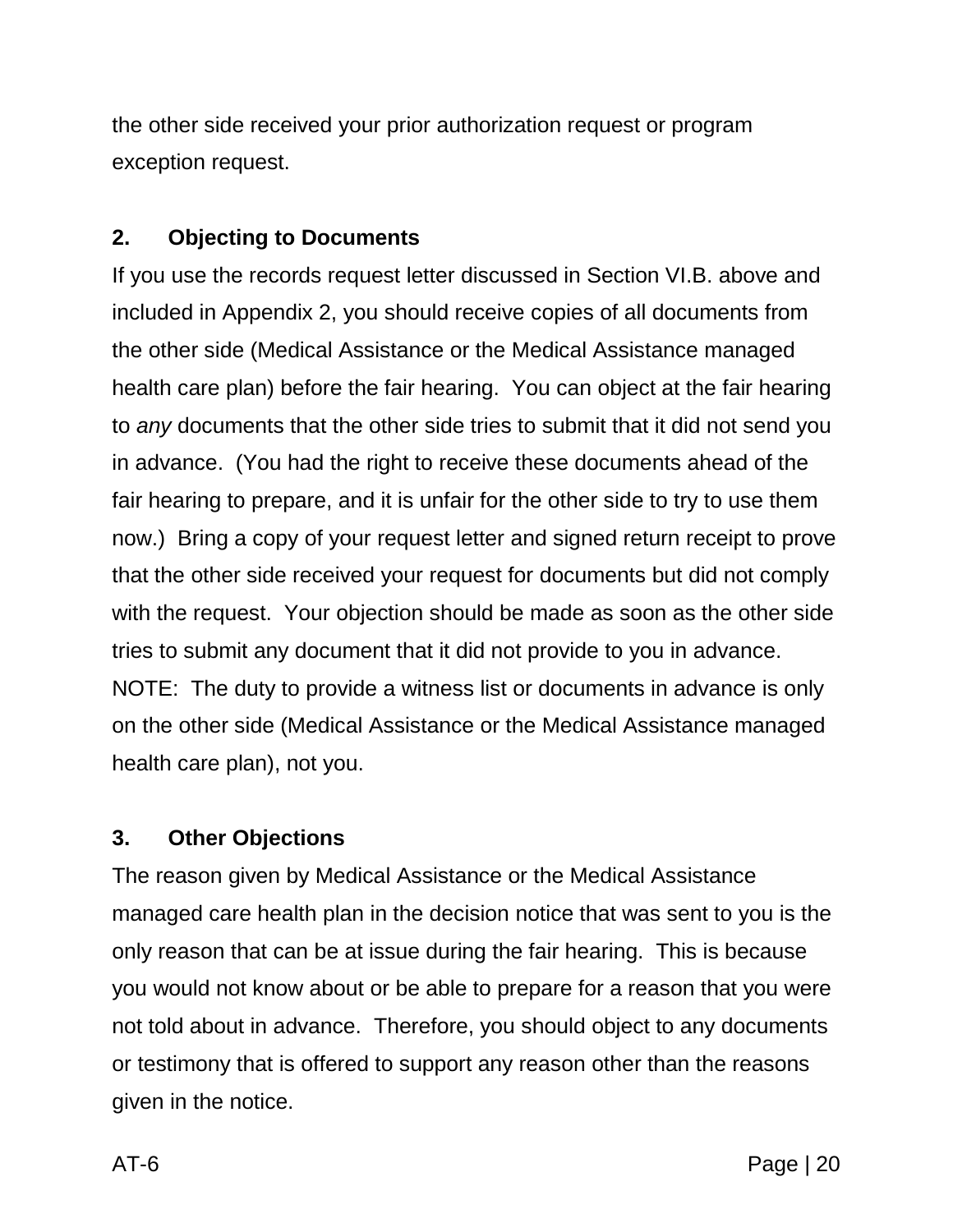It is important to note that even though you make any of these objections, the hearing officer may allow the information into the hearing record anyway. For example, if the other side offers a document that you were not given in advance and you object, the hearing officer may give you time to review the document before proceeding but still allow the document to be part of the record. Your objection is also part of the record, though, and can be considered if you later request that the hearing officer's decision be reconsidered. Therefore, it is important for you to make objections during the fair hearing even if the hearing officer does not always follow them.

### **B. Presenting Your Case**

After the other side (Medical Assistance or the Medical Assistance managed care health plan) is done presenting its side of the case, you will be able to present your case, in the form of witnesses, documents, and other evidence.

#### **1. Witnesses**

You will have the chance to ask questions of your witnesses to get them to tell the information that is helpful to your case. When you are the witness, you do not need to ask yourself questions, but you should be prepared to make a statement about the important facts. You may find it helpful to make a list of the facts so that you will not forget anything important. The hearing officer may also ask questions of you and the witnesses to help understand the facts. The other side (Medical Assistance or the Medical Assistance managed health care plan) can also cross-examine you and your witnesses. This means that the other side will be able to ask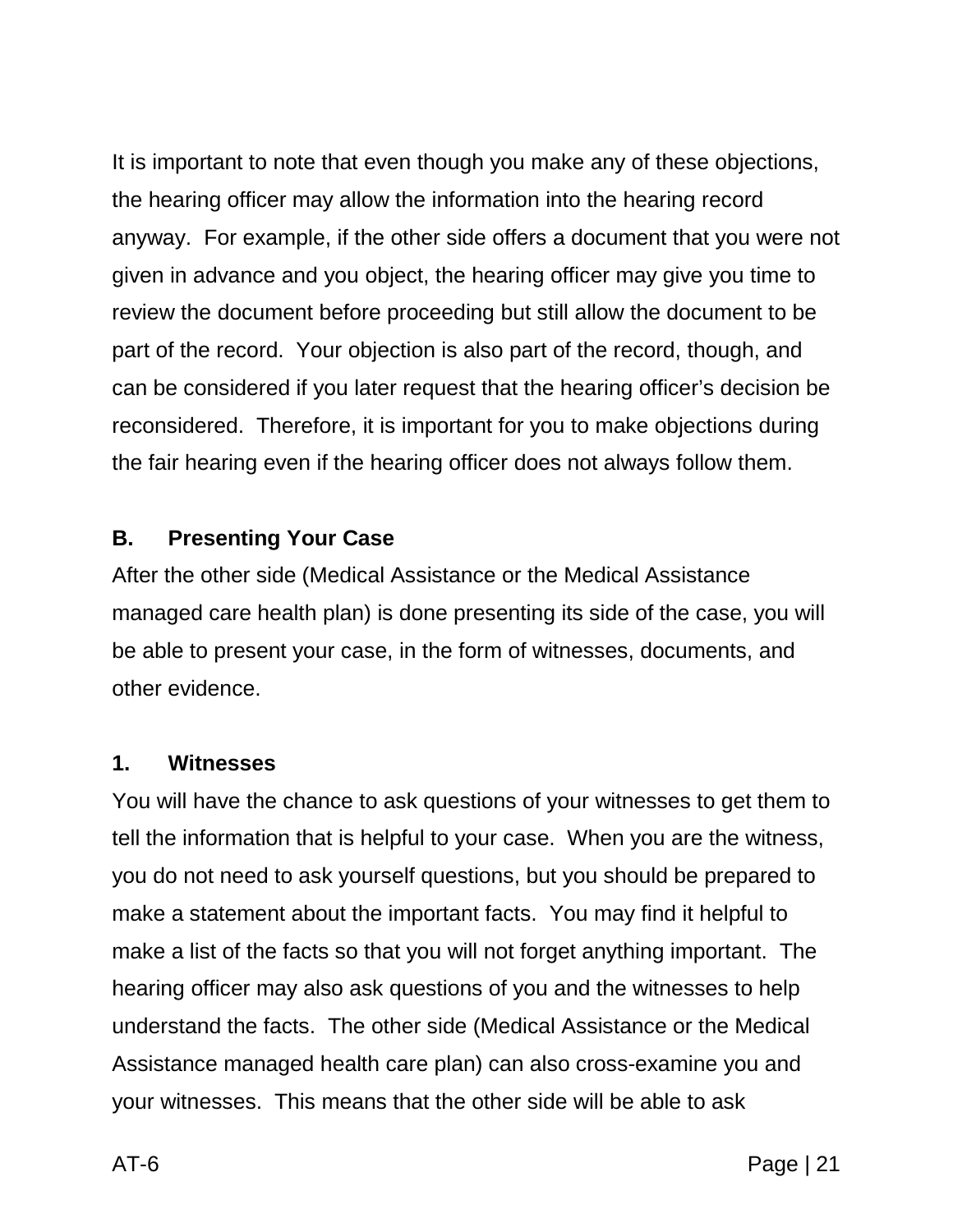questions of you and your witnesses to try to get out the facts that it thinks are helpful.

## **2. Documents**

In addition to the testimony of witnesses, you have the right to submit documents or other written evidence to the hearing officer. You should bring an original for the hearing officer, a copy for the other side (Medical Assistance or the Medical Assistance managed health care plan), and keep a copy for your records. You will need to request to have the documents accepted as evidence; this must be done at the fair hearing.

If an issue comes up at the fair hearing and you have a helpful document at home or elsewhere, you can ask the hearing officer to leave the record open (usually for about two weeks) for you to send in the information. In addition to the hearing officer, you will need to send a copy of the document to the other side (Medical Assistance or the Medical Assistance managed health care plan).

# **VIII. CLOSING ARGUMENT OR POST-HEARING LETTER**

You will have the opportunity to make a closing argument at the fair hearing. This is a chance to sum up the facts and explain why the assistive technology device or service prescribed by your doctor should be approved, such as the reasons it is medically necessary. You can prepare a written document in advance or give an oral summary. For some individuals, it is easier to submit a closing argument in writing after the fair hearing. If that is your preference, you can ask the hearing officer to let you send him or her a post-hearing letter. You must also send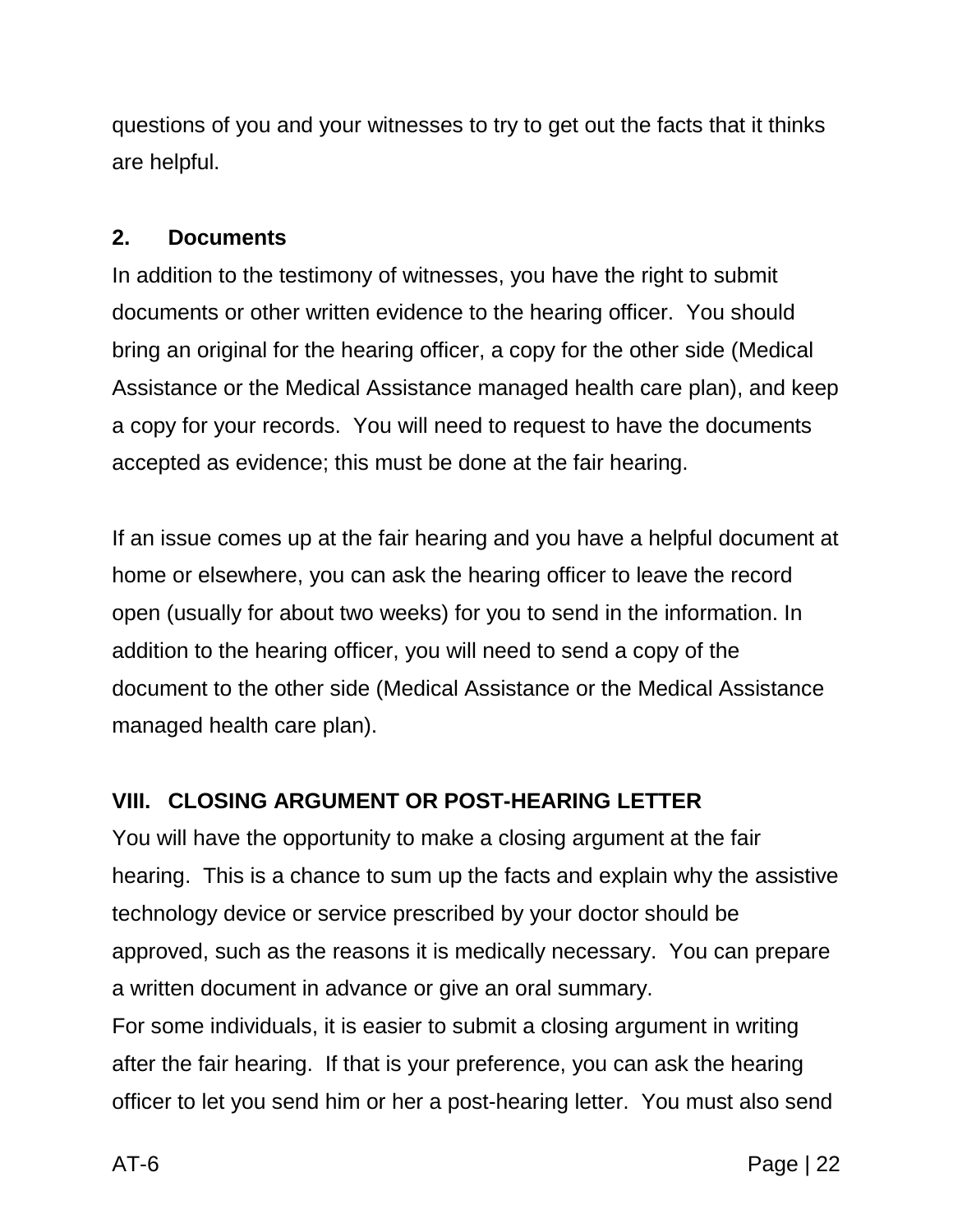a copy to the other side (Medical Assistance or the Medical Assistance managed care health plan). The letter you write should explain why the assistive technology device or service should be approved based on the evidence presented at the fair hearing, including, if medical necessity was an issue, the reasons that the assistive technology is medically necessary.

## **IX. THE HEARING OFFICER'S DECISION**

The entire appeal process from the date that you request a fair hearing to the hearing officer's decision should take 90 days. You must receive a written decision that states the reasons for the decision and the facts upon which the decision was based. The written decision must also give you information about your appeal rights.

If the appeal takes longer than 90 days, you may request interim assistance. This requires Medical Assistance or the Medical Assistance managed health care plan to provide the assistive technology device or service until the fair hearing decision is issued. A sample request for interim assistance is included in Appendix 4 of this manual.

If you win your appeal, you should contact your doctor, evaluating medical professional (e.g., physical therapist, occupational therapist, speechlanguage pathologist, audiologist, ophthalmologist, etc.), and the assistive technology provider immediately to make sure that you get the assistive technology as soon as possible. If you are in fee-for-service Medical Assistance (ACCESS or ACCESS Plus), you should call the Medical Assistance Recipient Hotline at 800-433-1324 to ensure that all appropriate paperwork is sent to the assistive technology provider. If you are in a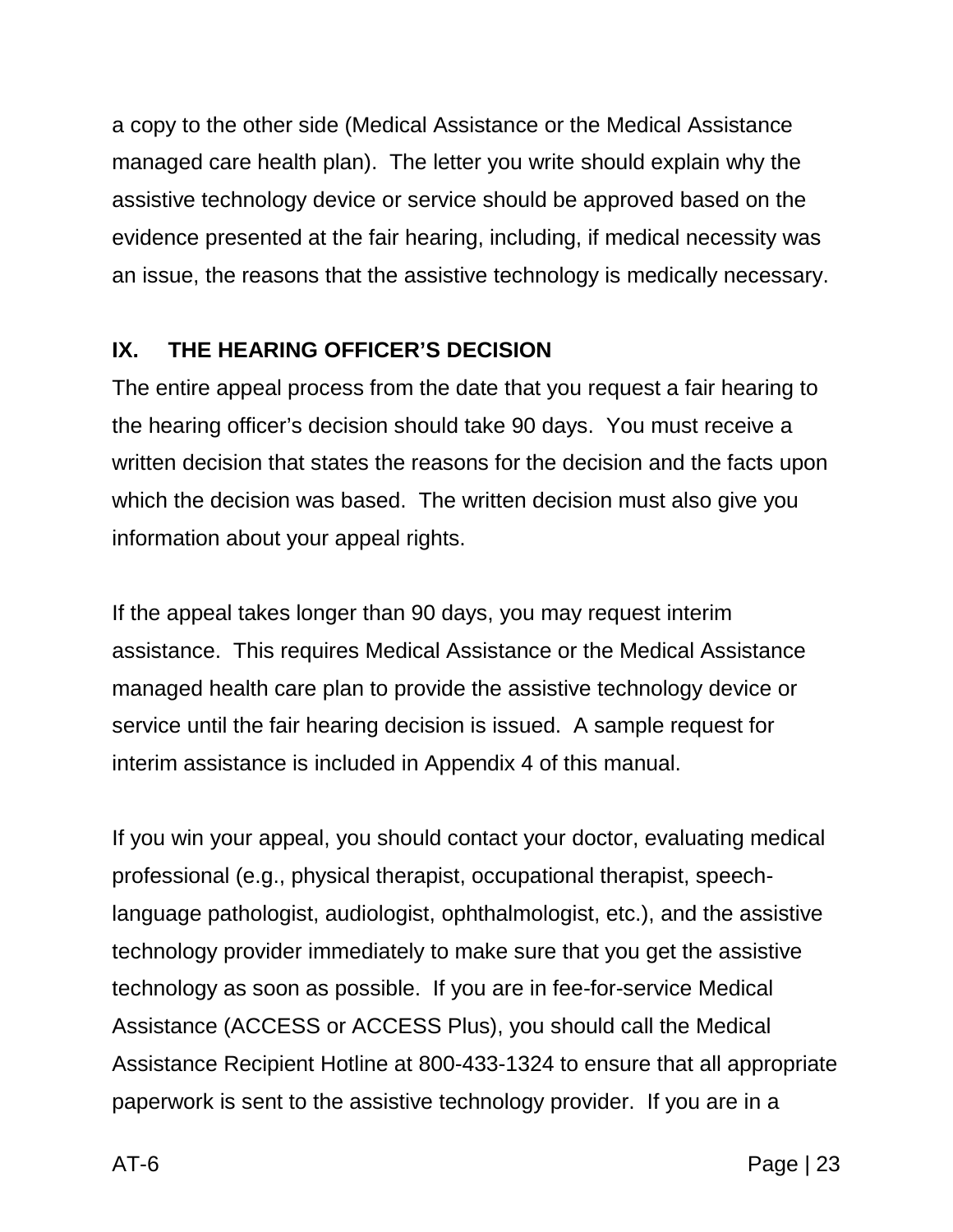Medical Assistance managed health care plan, you should contact the Special Needs Unit of the health plan to ensure that all appropriate paperwork is sent to the assistive technology provider.

If you are unsuccessful in your fair hearing, you have the right to request Reconsideration from the Secretary of the Department of Human Services within 15 days from the date of the order. You also have the right to file an appeal in Commonwealth Court within 30 days of the date of the order. Because the deadlines are complicated and overlapping for these further appeals, you should get legal advice as soon as possible after you receive the hearing officer's decision.

As a final note, if you are unsuccessful, your doctor can prescribe the assistive technology and apply for prior authorization or a program exception again, including more documentation of the need for the assistive technology device or service. You can also get another evaluation by a medical professional (e.g., doctor, physical therapist, occupational therapist, speech-language pathologist, audiologist, ophthalmologist, etc.) and get a new prescription from your doctor. Your doctor can then apply for prior authorization or a program exception.

## **X. GETTING HELP**

If you need more information or need help, please contact Disability Rights Pennsylvania (DRP) at 800-692-7443 (voice) or 877-375-7139 (TDD). Our email address is: [intake@disabilityrightspa.org.](mailto:intake@disabilityrightspa.org)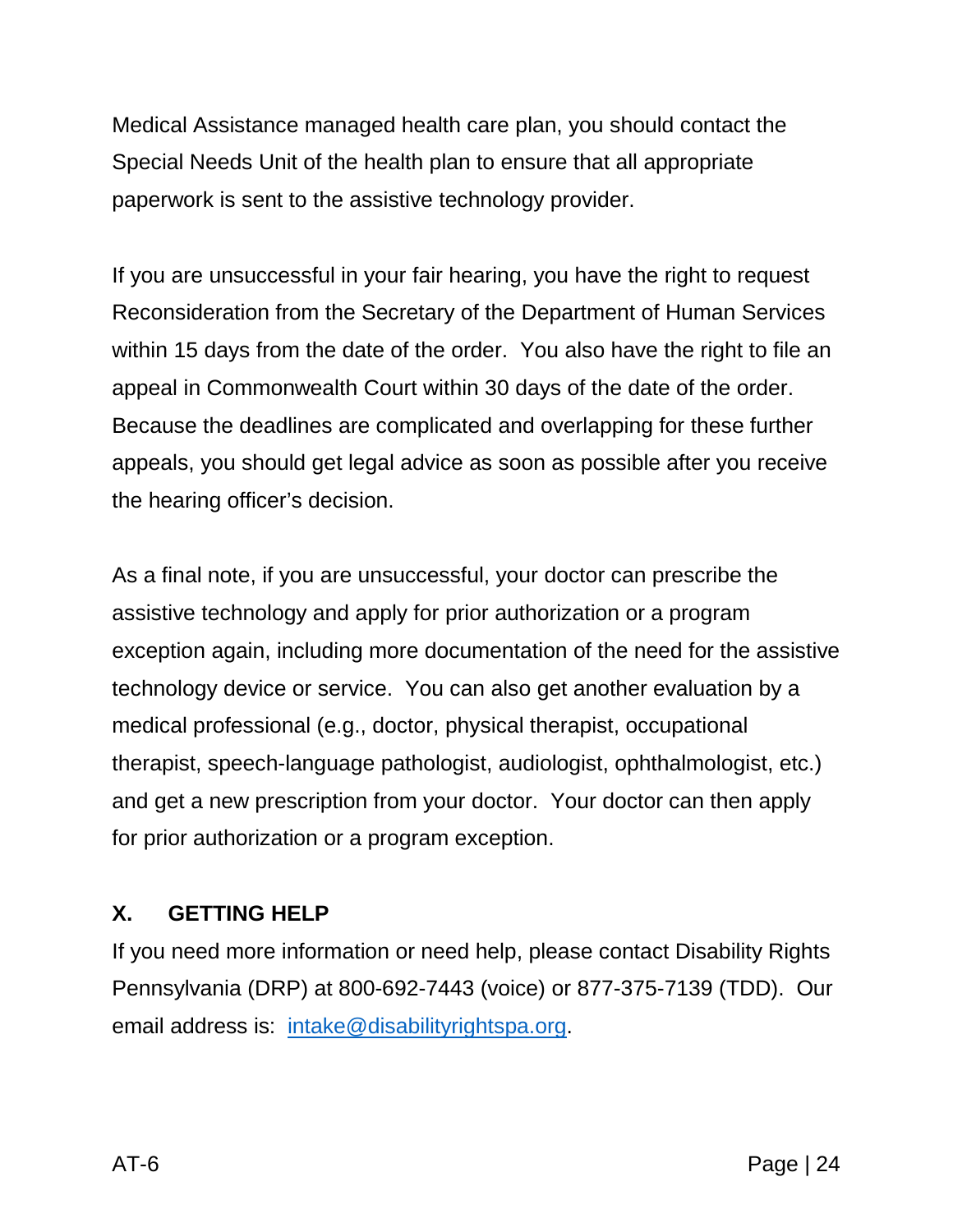The mission of Disability Rights Pennsylvania (DRP) is to advance, protect, and advocate for the human, civil, and legal rights of Pennsylvanians with disabilities. Due to our limited resources, DRP cannot provide individual services to every person with advocacy and legal issues. DRP prioritizes cases that have the potential to result in widespread, systemic changes to benefit persons with disabilities. While we cannot provide assistance to everyone, we do seek to provide every individual with information and referral options.

**IMPORTANT: This publication is for general informational purposes only. This publication is not intended, nor should be construed, to create an attorney-client relationship between Disability Rights Pennsylvania (DRP) and any person. Nothing in this publication should be considered to be legal advice.**

**PLEASE NOTE: For information in alternative formats or a language other than English, contact DRP at 800-692-7443, Ext. 400, TDD: 877- 375-7139 or** [intake@disabilityrightspa.org](mailto:intake@disabilityrightspa.org)**.**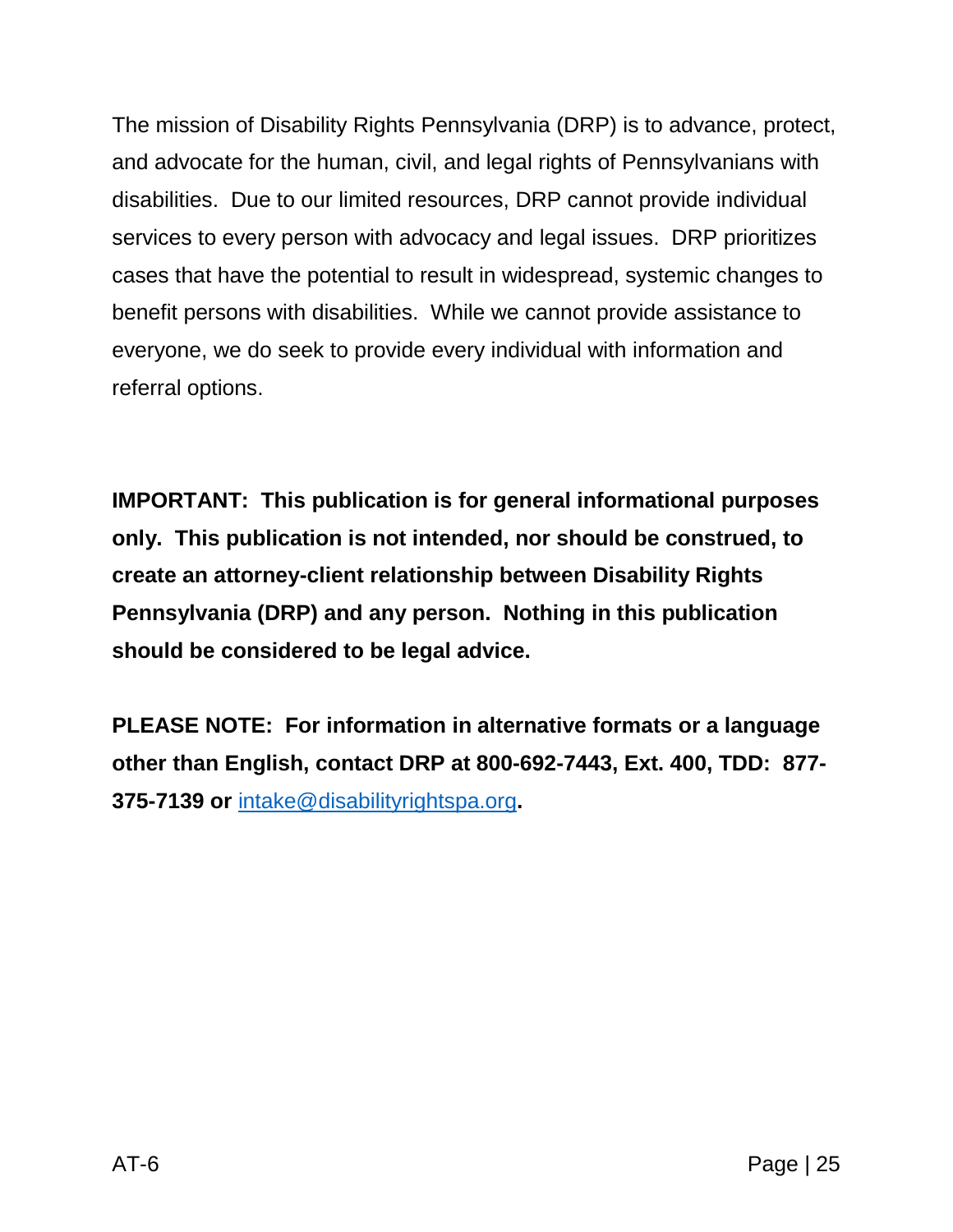### **HOW TO APPEAL A MEDICAL ASSISTANCE DENIAL OF ASSISTIVE TECHNOLOGY**

### **Appendix 1: Sample Appeal Letter to Request Fair Hearing**

Note: This letter must be postmarked within 30 days of the date on the decision notice from Medical Assistance or the Medical Assistance managed care health plan. Or, to receive a continuation of services, the letter must be postmarked within **ten** days of the date on the decision notice. This letter should be mailed to the Department of Human Services. If you are in managed care, it is essential to send a copy of this letter to your Medical Assistance managed care health plan if you want a continuation of services. Send the letter *certified mail-return receipt requested*. Also be sure to keep a copy of this letter as well as the signed return receipt.

## **[Date]**

## VIA CERTIFIED MAIL – RETURN RECEIPT REQUESTED

### **[If ACCESS or ACCESS Plus:]**

Department of Human Services Division of Operations P.O. Box 8171 Harrisburg, PA 17105

### **[If Medical Assistance managed care health plan:]**

Department of Human Services Office of Medical Assistance Programs HealthChoices Program Complaint, Grievance, and Fair Hearing P.O. Box 2675 Harrisburg, PA 17105-2675

Re: Appeal From **[Denial/Reduction/Termination]** of Medical Assistance Services Request for Fair Hearing

Medical Assistance number: **[insert Medical Assistance number]**

Dear Sir or Madam: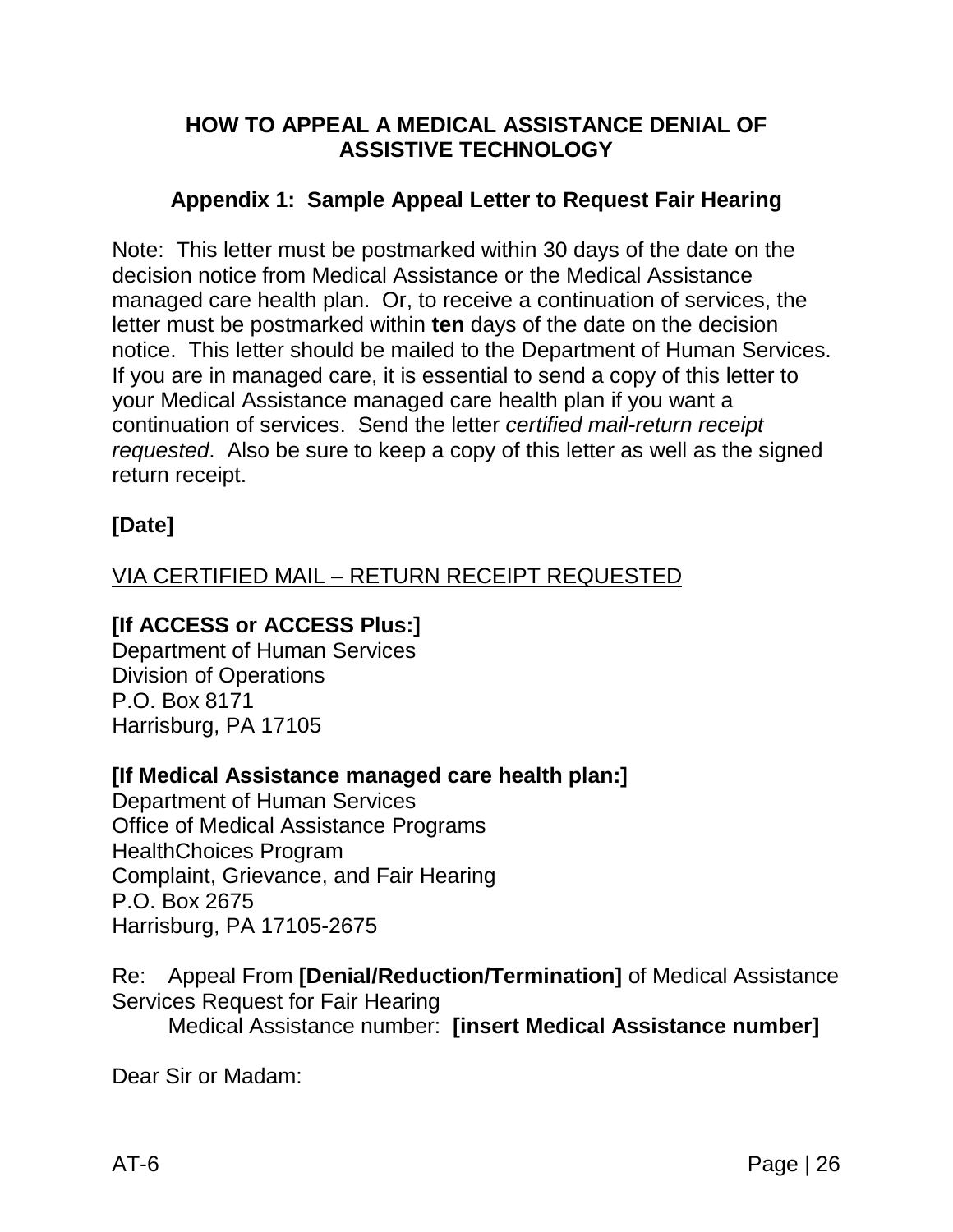I am writing to appeal the **[denial/reduction/termination]** of **[type of assistive technology device or service]** by **[ACCESS, ACCESS Plus, or name of Medical Assistance managed care health plan]**. The decision notice is dated **[date of notice from ACCESS, ACCESS Plus, or Medical Assistance managed care health plan]**. A copy of this decision notice is enclosed. **[If ACCESS or ACCESS Plus:]** The prior authorization or program exception reference number is **[reference number]**.

I can be reached at **[address and daytime telephone numbers]**. **[You can contact name of representative, who will represent me in this matter, at address and daytime telephone numbers]**. My Medical Assistance number is **[insert Medical Assistance number]**, and my date of birth is **[insert date of birth]**.

I do not agree with the decision of **[Medical Assistance or name of Medical Assistance managed care health plan]** to **[deny/discontinue/reduce]** the **[type of assistive technology device or service]**. I request a fair hearing. I disagree with the decision because **[short description of reason you disagree]**.

I request an **[in-person or telephone]** fair hearing. The hearing will take approximately **[number of hours or days]**, so I request that the hearing be scheduled for this length of time. I need **[describe accommodation(s) or interpreter needed]** because **[give reasons accommodation(s) or interpreter needed]**.

**[If this is an appeal from a reduction/termination of services or a refusal to re-authorize services state the following:]** I request continued receipt of full services pending the resolution of this appeal. This appeal is filed within ten days after **[date on the decision notice, or I did not receive written notice of the ten-day deadline to appeal and maintain benefits, or I did not receive the written notice in time to appeal within ten days].**

Sincerely,

**[Signature]**

**[Name]**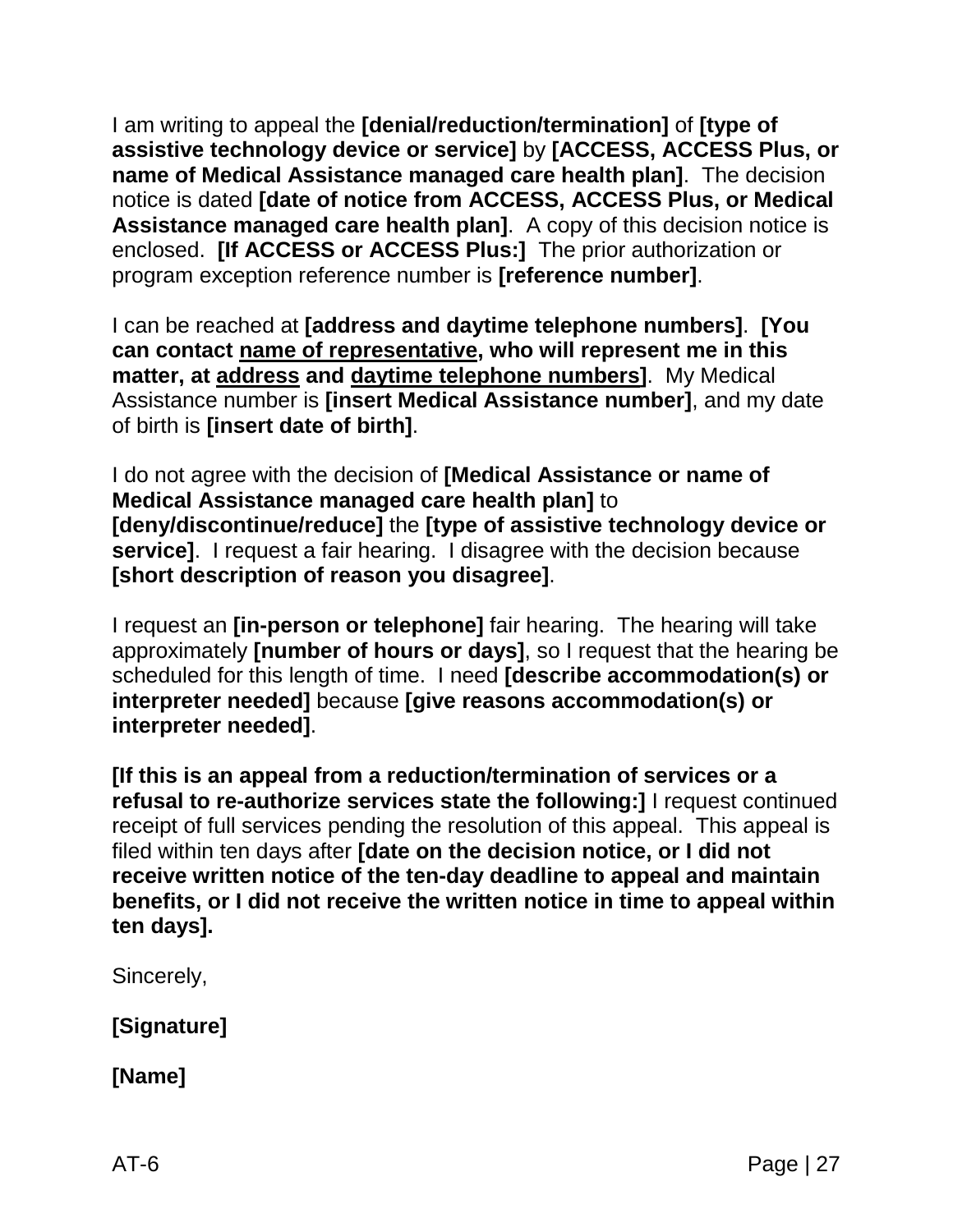**Enclosure** 

cc: **[if applicable, Medical Assistance managed care health plan name]**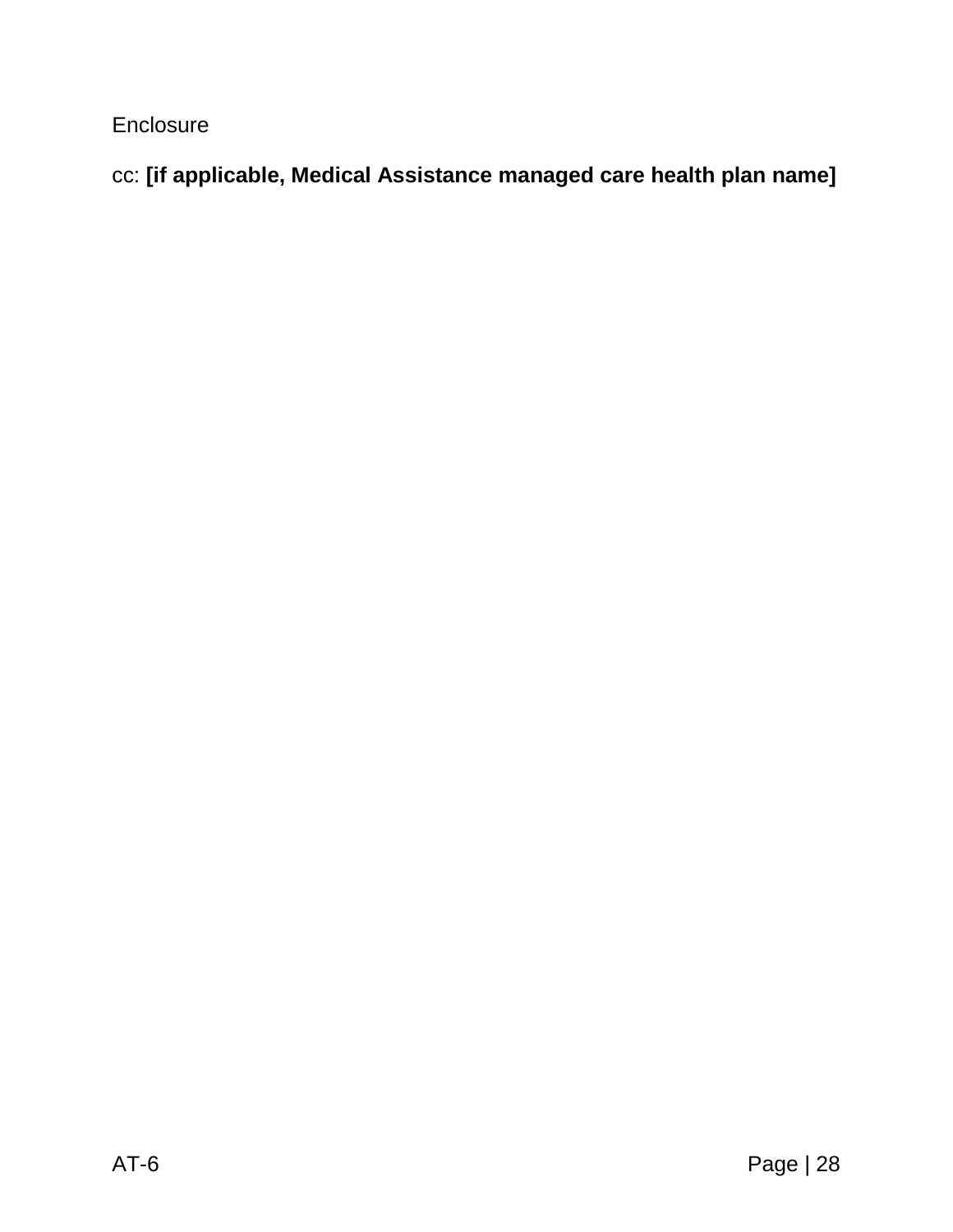### **HOW TO APPEAL A MEDICAL ASSISTANCE DENIAL OF ASSISTIVE TECHNOLOGY**

## **Appendix 2: Sample Letter to Request Records and Other Information**

Note: This letter should be sent to the Office of Medical Assistance Programs or the Medical Assistance managed health care plan (whichever entity made the denial). Send the letter *certified mail-return receipt requested.* Be sure to keep a copy of this letter and the signed return receipt, and bring both to the fair hearing. **[Date]**

### VIA CERTIFIED MAIL – RETURN RECEIPT REQUESTED

### **[Name and address of entity making denial, from decision notice]**

Re: Request for Records and Other Information Medical Assistance number: **[Insert Medical Assistance number]**

Dear Sir or Madam:

Pursuant to 55 Pa. Code Section 275.3(a), please immediately provide copies of the following items to **[name, address, and telephone number of individual or representative]** regarding the appeal of **[name of individual and Medical Assistance number]** involving the **[denial/reduction/termination]** of **[type of assistive technology device or service]**:

1. Any and all state or federal regulations, manuals, statements of policy, Medical Assistance Bulletins, contracts with the Department of Human Services, rate letters from the Department of Human Services, and other documents containing the rules, regulations, and policies upon which the decision to **[deny/reduce/terminate] [type of assistive technology device or service]** was based.

2. Any and all documents, correspondence, notes, or other items that are part of any case file, case record, and other data maintained or possessed by **[the Department of Human Services or name of Medical Assistance managed health care plan]** regarding **[name of individual]**, including, but not limited to, any and all requests for a **[type of assistive technology**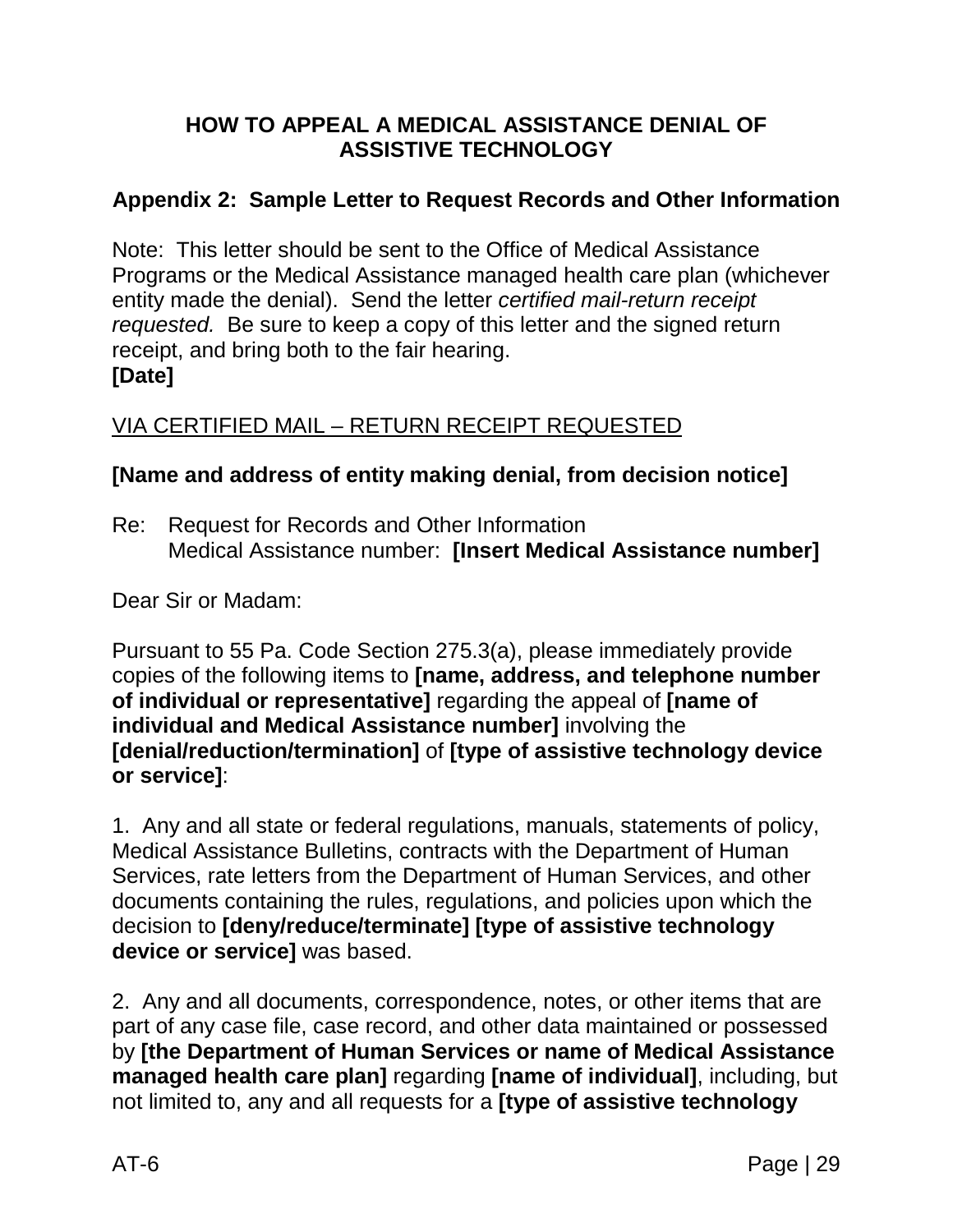**device or service at issue]** by **[name of individual]**, **[his/her]** family, **[his/her]** physician, specialists, or anyone acting on his/her behalf. This includes any information concerning the evaluation(s) of the **[type of assistive technology device or service]** at issue.

3. Any and all correspondence; emails; electronic or facsimile transmissions; notes of meetings, telephone calls, or other conversations or communications; and all other such documentation regarding the decision to **[deny/reduce/terminate]** a **[type of assistive technology device or service]** to **[name of individual]**.

4. Any and all internal protocols, guidelines, or standards that **[the Department of Human Services or name of Medical Assistance managed health care plan]** relied on to evaluate the **[type of assistive technology device or service requested]** at issue.

5. Information concerning the names, experience, and credentials of any medical or other employees or outside consultants that participated in or were consulted for the decision to **[deny/reduce/terminate]** a **[type of assistive technology device or service]** to **[name of individual]**.

6. Information concerning the names, experience, and credentials of any and all witnesses who will appear on behalf of **[the Department of Human Services or name of Medical Assistance managed health care plan]** at the fair hearing in this matter.

7. Any and all documents or other evidence that **[the Department of Human Services or name of Medical Assistance managed health care plan]** will introduce as evidence at the fair hearing in this matter.

Sincerely,

**[Signature] [Name of Individual or Representative]**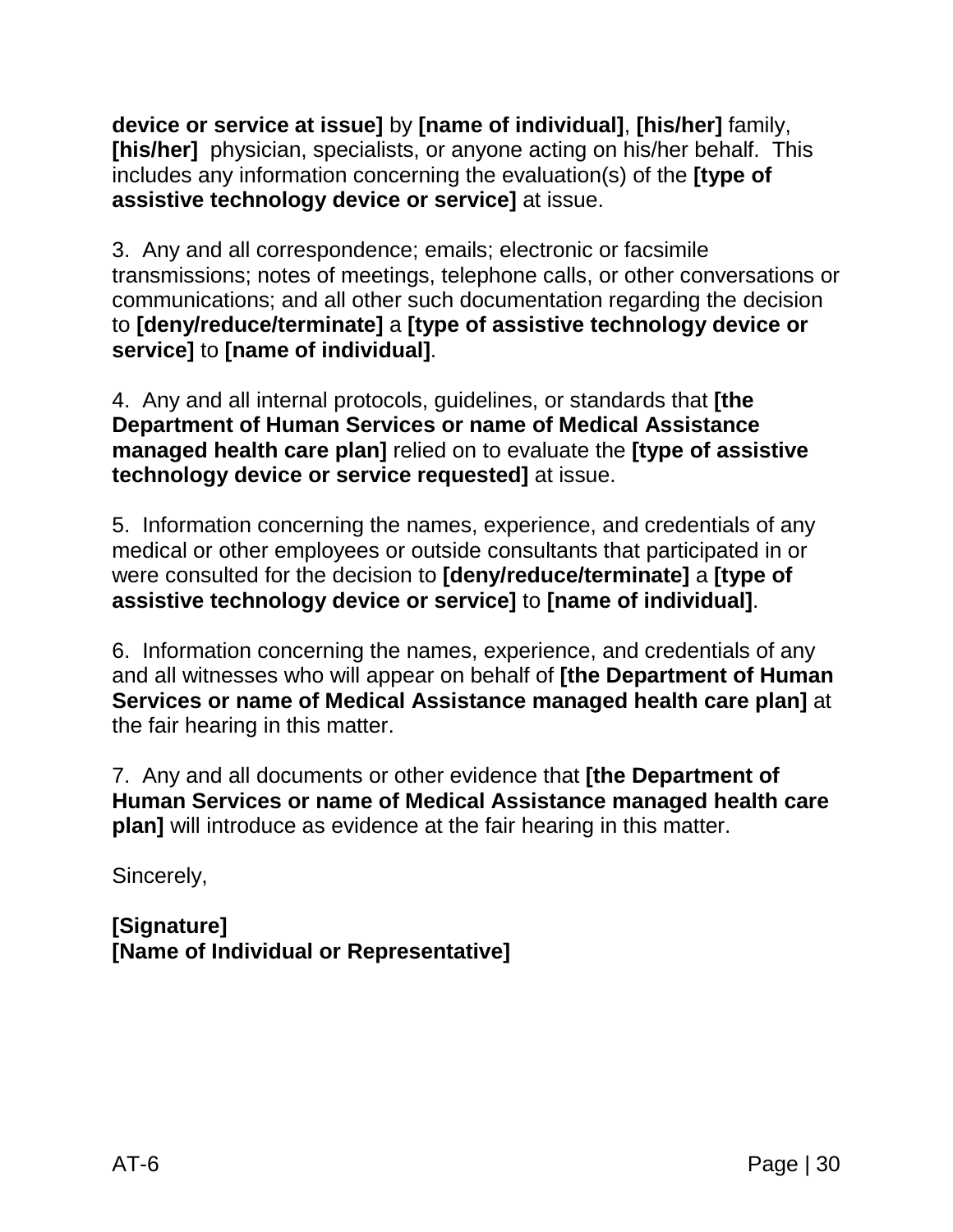### **HOW TO APPEAL A MEDICAL ASSISTANCE DENIAL OF ASSISTIVE TECHNOLOGY**

### **Appendix 3: Sample Outline of Doctor's and Evaluating Medical Professional's Statements**

- I, **[Name]**, declare as follows:
- 1. Identify yourself and your credentials, with particular emphasis on experience with the diagnosis(es)/condition(s) of your patient, the Medical Assistance (Medicaid) recipient.
- 2. State the assistive technology device or service that you prescribed.
- 3. Describe your relationship with your patient, including the length of time that you have treated him/her and any evaluations or testing performed.
- 4. Describe your patient's diagnosis(es) and the effects of the diagnosis(es), including his/her functional capacity limitations/needs caused by the diagnosis(es).
- 5. Cite the Medical Assistance medical necessity definition and specifically explain why the assistive technology device or service prescribed is medically necessary for your patient to address the functional capacity limitations/needs described above. Citing all relevant medical evidence, explain in detail how the assistive technology device or service is necessary for the proper treatment or management of your patient's illness, injury, or disability by meeting one or more of the medical necessity criteria (prevent illness, condition, or disability; reduce/ameliorate effects; and/or achieve or maintain maximum functional capacity). Carefully describe the assistive technology device or service prescribed. Attach any information you may have on it and cite relevant medical research and journal articles, especially if unusual. If Medical Assistance (including the Medical Assistance managed care health plan) has specific rules for coverage of the prescribed assistive technology device or service, explain how these rules are met.
- 6. Give information about and credentials of any other medical professional(s) you consulted in making the determination of what assistive technology device or service is medically necessary (occupational therapist, physical therapist, speech language pathologist, audiologist, etc.). State that you have reviewed and concur with any evaluation report(s) by the other medical professional(s). Attach a copy of the report(s) to your letter.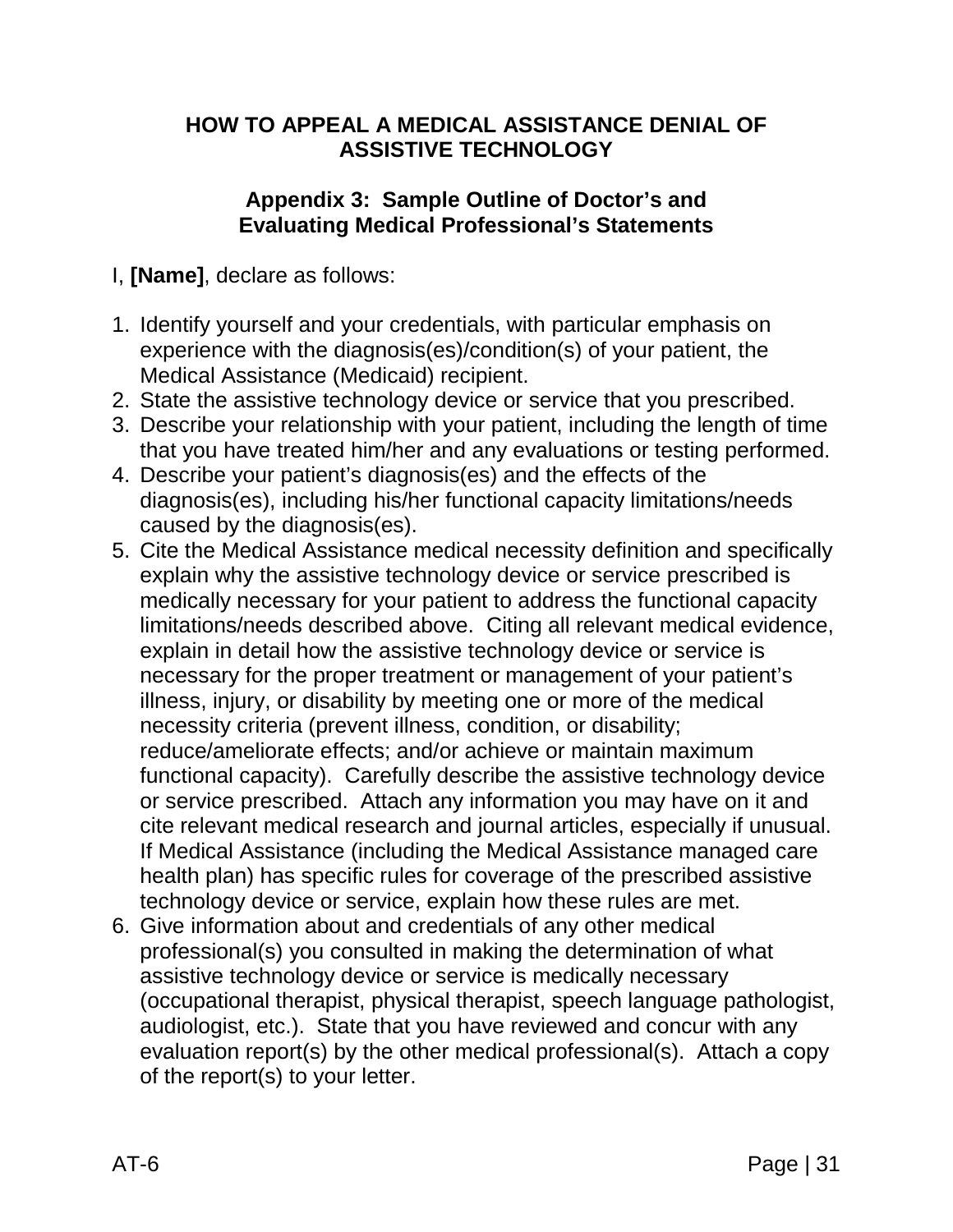- 7. Describe any relevant family, support, or environmental information, including limitations or disabilities of family members or support persons. Describe any other relevant information, such as history of compliance, lack of transportation, language issues, etc.
- 8. Describe any less expensive alternatives that were tried or considered and why they are not appropriate, not adequate, and do not meet medical necessity.
- 9. Describe any more expensive alternatives with a statement that at the current time, it is more appropriate to start with the less expensive alternative being prescribed.
- 10. Directly address the reasons given in the decision notice and explain why they are not correct. Explain in detail why at the current time the assistive technology device or service being prescribed is more appropriate than the suggested alternatives.
- 11. State your prescription again and explain the risks or consequences to your patient if the assistive technology device or service is not provided.

Conclude with the following statement, following with your signature and the date:

I declare under penalty of perjury of the laws of Pennsylvania that this statement is true and correct to the best of my knowledge and belief.

**[Signature]**

**[Name]**

**[Date]**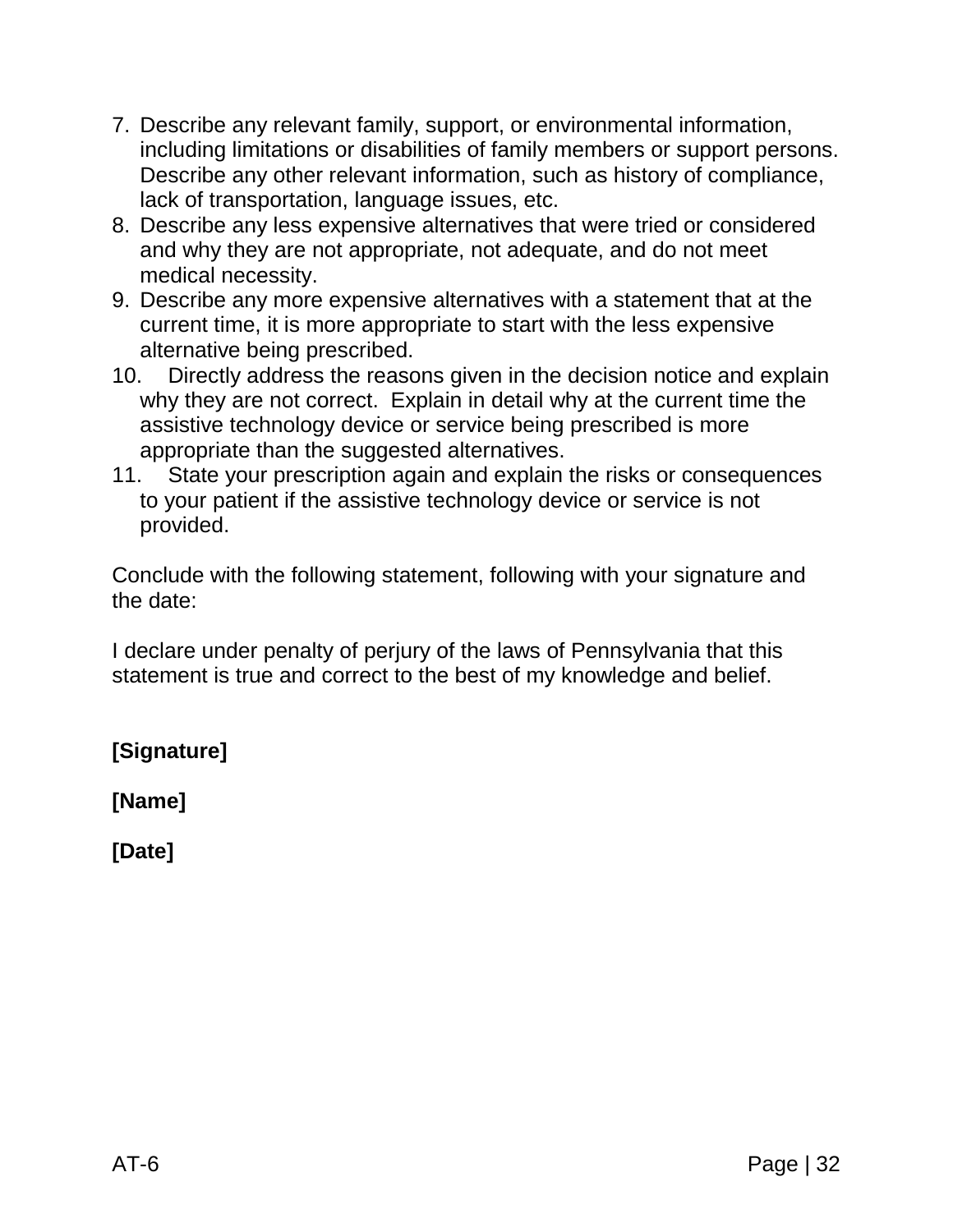### **HOW TO APPEAL A MEDICAL ASSISTANCE DENIAL OF ASSISTIVE TECHNOLOGY**

### **Appendix 4: Sample Request for Interim Assistance**

### **[Date]**

VIA CERTIFIED MAIL – RETURN RECEIPT REQUESTED

#### **[If ACCESS or ACCESS Plus:] [Name of Deputy Secretary]**

Deputy Secretary Office of Medical Assistance Programs Department of Human Services P.O. Box 2675 Harrisburg, PA 17105-2675

#### **[If Medical Assistance managed care health plan:] [Name of Executive Director]** Executive Director **[Name and address of Medical Assistance managed care health plan]**

Re: Request For Interim Assistance

Dear [Deputy Secretary or name of Executive Director]:

On **[date]**, I requested a fair hearing with the Department of Human Services to appeal the **[denial/reduction/termination]** of **[type of assistive technology device or service]** by **[ACCESS, ACCESS Plus, or name of Medical Assistance managed care health plan]**. A copy of the letter requesting the fair hearing and a copy of the signed certified mail return receipt showing the date of delivery is enclosed. The Department has not yet issued a decision. I request that you authorize interim assistance to begin without delay on the 91st day after the appeal as required by 55 Pa. Code Section 275.4. You may reach me **[or my representative]** at **[address and daytime telephone numbers]**. Thank you for your prompt attention to this matter.

#### Sincerely, **[Signature]**